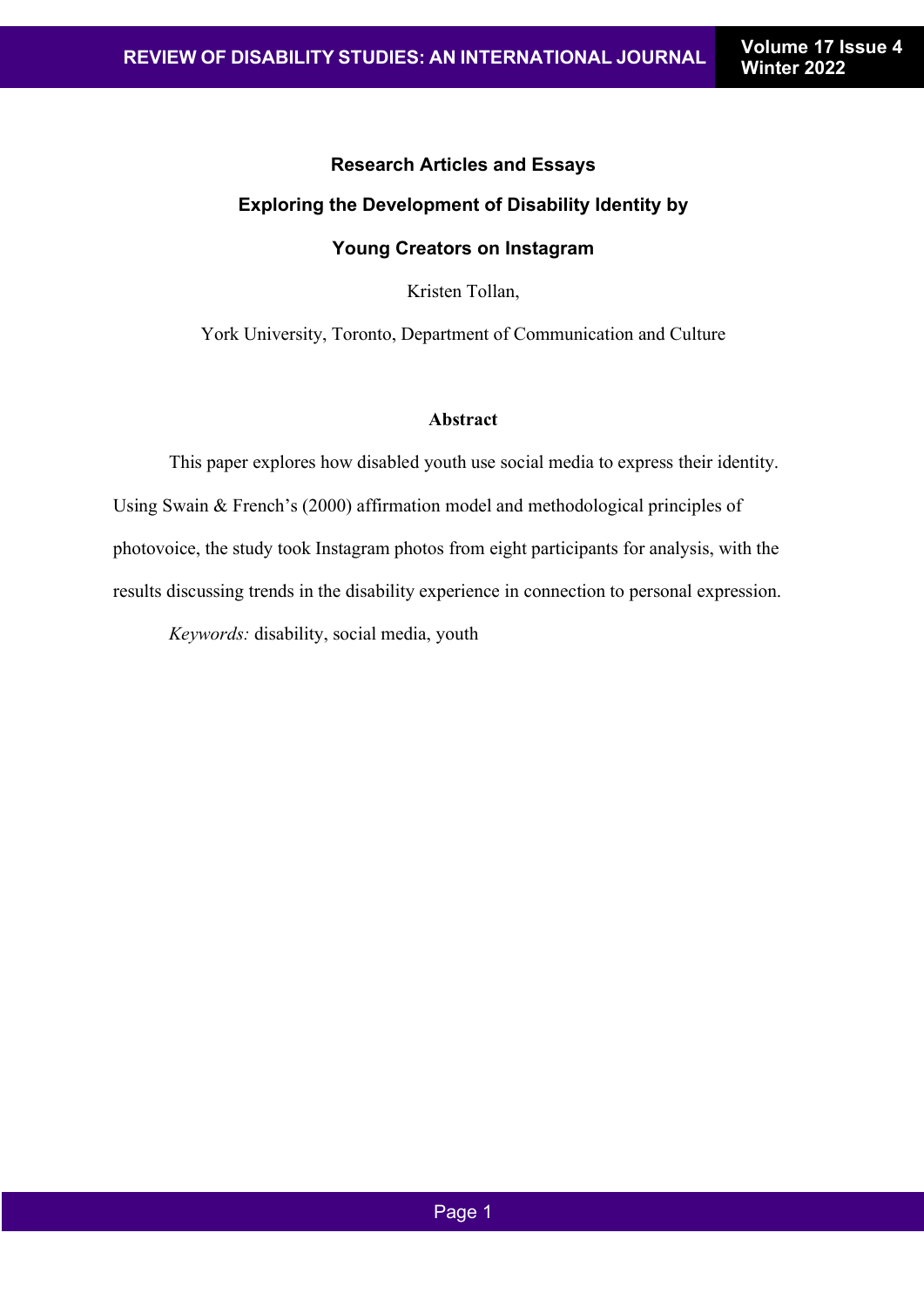Social media platforms like Facebook, Twitter, and Instagram have become a controversial yet undoubtedly popular use of technology. Baym (2010) explains that new developments of technology come with one of two common reactions: fear or enthusiasm. Fear emerges from the idea that communication has become shallower, threatening the quality of personal relationships. However, for others, excitement emerges. For these people, new means of communication offer opportunities for deeper, more diverse and more numerous connections across the globe (Baym, 2010). The latter reaction has inspired this research. This paper explores how these evolving methods of communication influence and are influenced by those in society who are often marginalized and overlooked: particularly, disabled youth. To fill the gap in this area of research, the present study examines trends in social media usage by disabled young adult participants in relation to the formation of their identity and self-expression.

# **Current Literature**

# **Online access for disabled people**

Communication technology is increasingly prevalent in the lives of young people ages 11-25, with youth representing the largest group of social media users in Western culture (Walker, King & Hartman, 2018; Park & Calamaro, 2013). Scholars began using social media more frequently as a tool for garnering knowledge about experiences of youth participants, explaining that "online data collection methods may be among the most effective methods for collecting data on adolescents and young adults (13-24 years old)" (Walker, King & Hartman, 2018, p. 45). They argue that using social media as a research tool may be more ecologically valid for specific populations, including vulnerable youth like those with disabilities. Disabled people are more vulnerable to social exclusion and isolation, along with associated psychological difficulties linked to these issues (Dobransky & Hargittai, 2016). However, Guo et al. (2005) found that internet use could significantly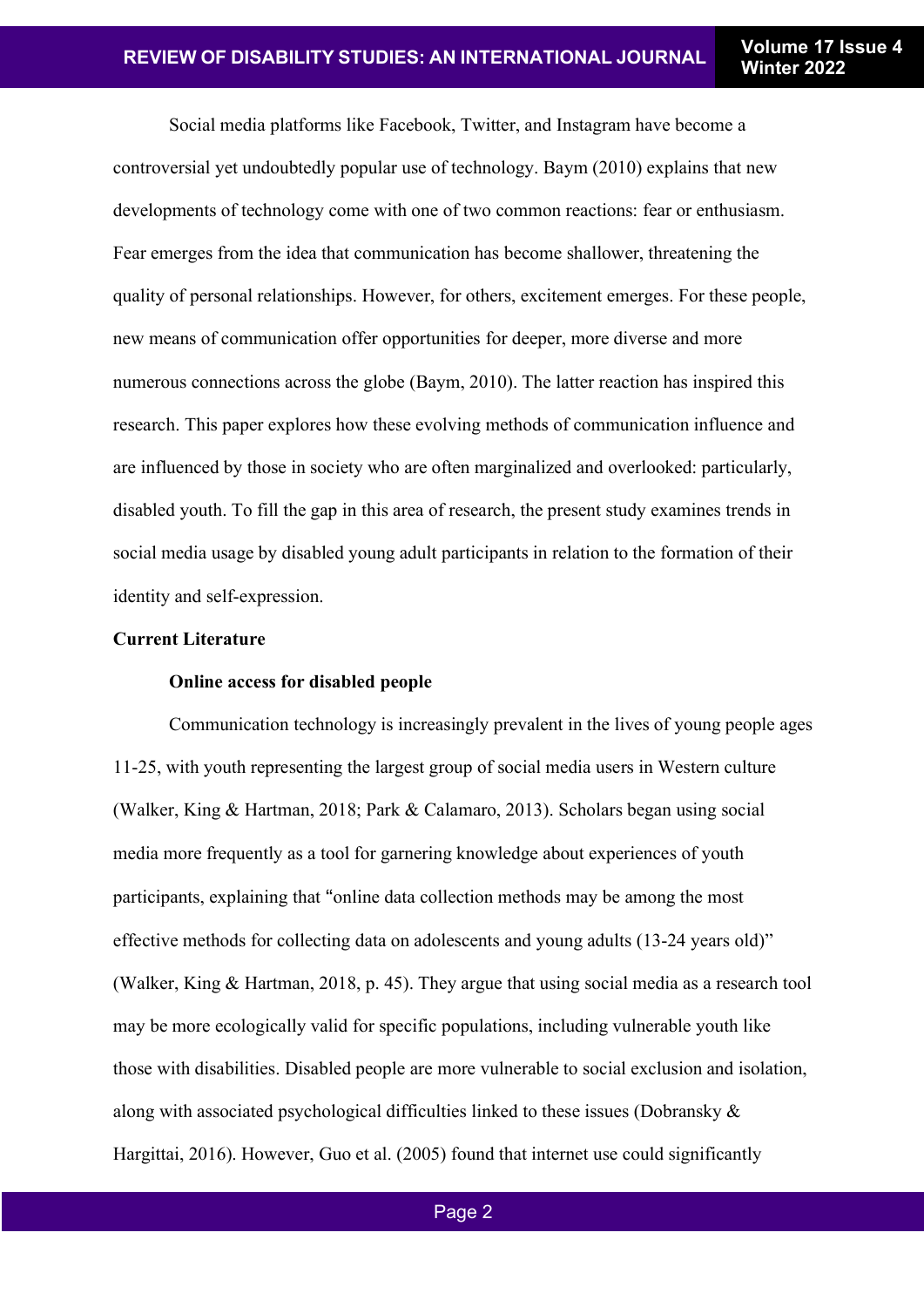reduce these social barriers to inclusion for disabled people by providing access to education, information, and social networks. Shaw and Gant (2002) also examined the impact of internet usage on the psychological health of its users. In their study of undergraduate students in a psychology class who chatted anonymously amongst each other online, Shaw and Gant (2002) found that internet usage is beneficial to users, associated with lower levels of depression and loneliness and higher levels of self-esteem and perceived social support. Obst and Stafurik (2010) discuss the internet in relation to disability by examining internet-based communication methods for people with physical disabilities. The authors propose the idea that communication over the internet can enhance the overall wellbeing of physically disabled users through opportunities for connection.

## **Identity development**

Dunn and Burcaw (2013) state that identity refers to "conceptions of the self, expressions of individuality, and accounts of group affiliation. Identities define us because they contain traits, personal characteristics, roles, and our ties to social groups" (p. 149). In their article, Dunn and Burcaw (2013) conducted a literature review of various publications relating to disability identity. They found six key themes across six narrative articles that reflected ways in which disability identity is developed. The themes included communal attachment, affirmation of disability, self-worth, pride, discrimination and personal meaning. Dunn and Burcaw (2013) concluded that "disability identity entails a positive sense of self, feelings of connection to, or solidarity with, the disability community [… and that] a coherent disability identity is believed to help individuals adapt to disability, including navigating related social stresses and daily hassles" (p. 148). The authors believe that a coherent disability identity could serve as a tool to help one adapt to their disability and navigate the struggles associated with being a part of a marginalized group.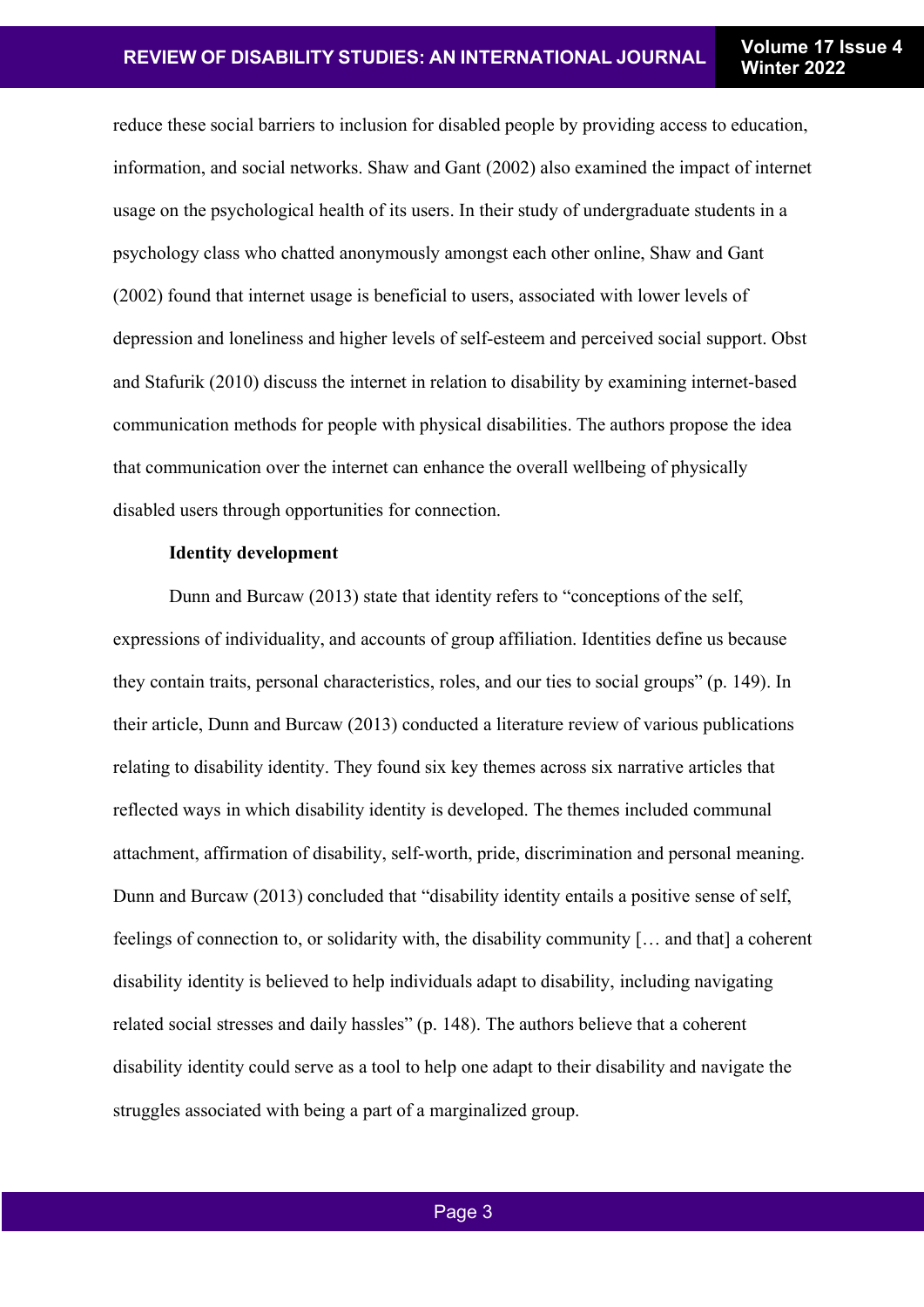Cameron (2010) also examined, in his research aptly titled "Does Anybody Like Being Disabled?", the idea of disability identity. One question addressed in his paper was "how useful of a concept is 'disability identity' as a tool to people with impairments in making sense of their own experience?" (p. 260). Cameron (2010) argued similarly to Dunn and Burcaw (2013) that disability identity allows people with impairments to directly address the personal tragedy ways of thinking that are consistently shown in society, particularly in the media. Belonging to a social group of disabled people allows one to make sense of the ideas of inadequacy and resist them.

## **Research Paradigm & Theoretical Position**

Online platforms have been used as spaces for disability-related content more and more frequently, with opportunities for dialogue and collaboration making them increasingly popular. The present research takes on a novel approach to examining disability through these platforms. Being disabled is typically seen as negative; though it is important to recognize and articulate the struggles related to being disabled, it is also crucial to consider the idea that not all experiences of having a disability are negative ones. The social model has been recognized as allowing this positive paradigm shift.

The social model of disability views disability not as something that a person has (i.e., a physical or mental impairment), but as an oppressive societal relationship in which barriers and lack of access create disablement (Cameron, 2014). Furthermore, social modelists argue that to better the lives of disabled individuals, it is not always rehabilitation or treatment that is needed, but recognition and removal of physical and societal barriers (Cameron, 2014). Using Swain and French's (2000) affirmation model as a theoretical foundation allows expansion on the social model's discussion of disabled identity. Swain and French (2000) argue that the affirmation model is a "non-tragic view of disability and impairment which encompasses positive social identities, both individual and collective" (p. 569). They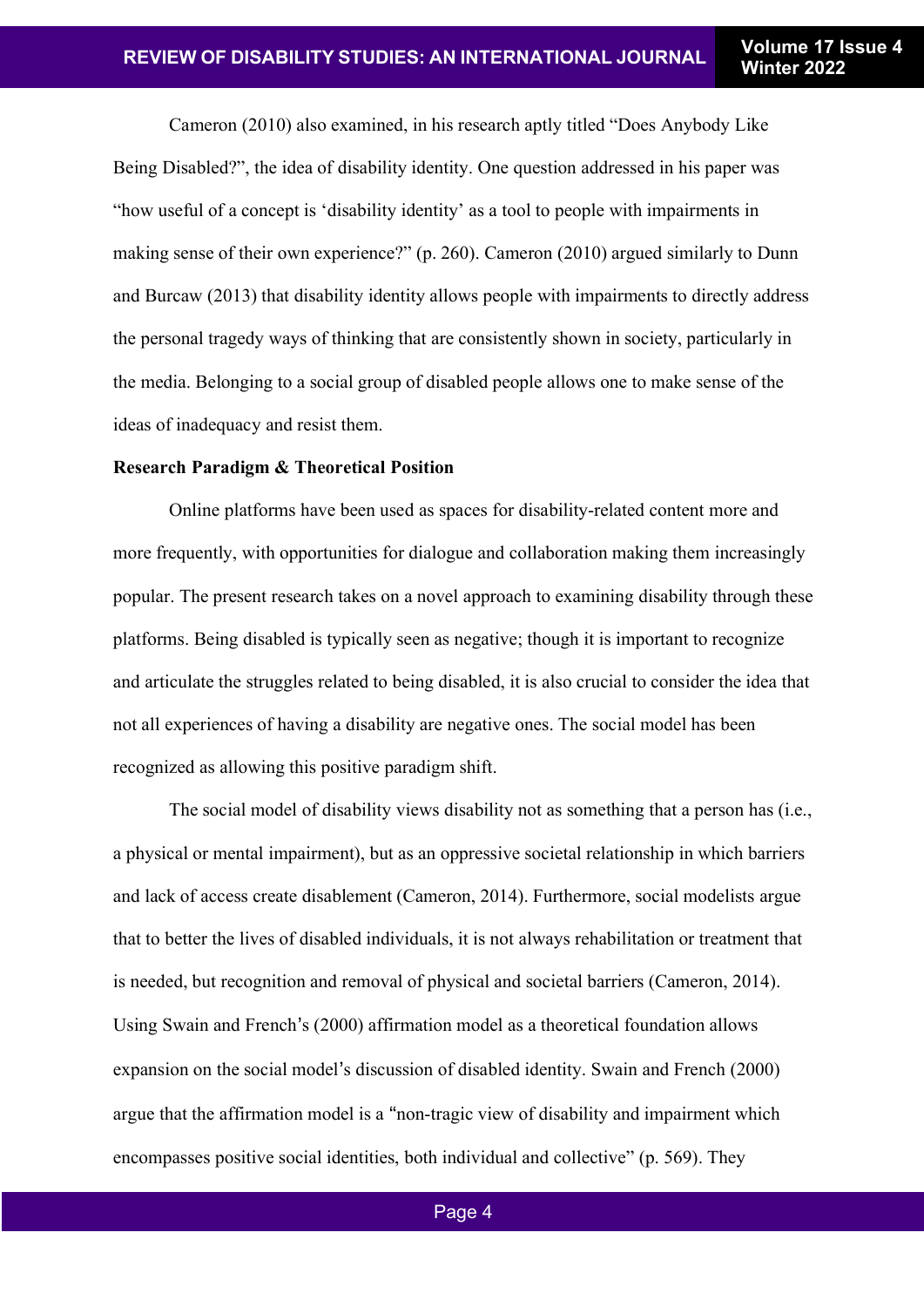developed the affirmation model to directly contrast the personal tragedy model, a dominant view of disability often expressed by able-bodied and neurotypical people, and often internalized by disabled people themselves.

## **Research Questions**

This paper was developed from a larger study, conducted by the author as a thesis study in 2020. The larger study explored the concepts of disability identity and building community. In this paper, the topic of disability identity is the focus. Thus, this paper is informed by one of the three original research questions:

1. How do disabled youth use Instagram to express their identity? What can be seen from both the images and captions they post about their evolving identity and selfconcept as disabled, if anything?

#### **Methodology**

The purpose of this study was to examine usage patterns on social media by disabled youth. This topic is important to the field because the accounts analyzed in the study, along with the finding that the analysis elicited, can be used as a stepping stone for understanding the ways young people use some of their most favored spaces on the internet. The study shed light on the experiences of disabled youth from their own points of view, demonstrating them as valuable and important resources in academic research.

#### **Research Framework**

#### **Deciding on Instagram**

The first step was to select a platform that combines both text and image. Instagram, unlike other platforms, such as YouTube or Twitter, is distinct in that it requires the posting of an image or short video, as well as provides the opportunity to caption each post. Memes, images of text, screenshots, creative work, and photos taken by devices other than mobile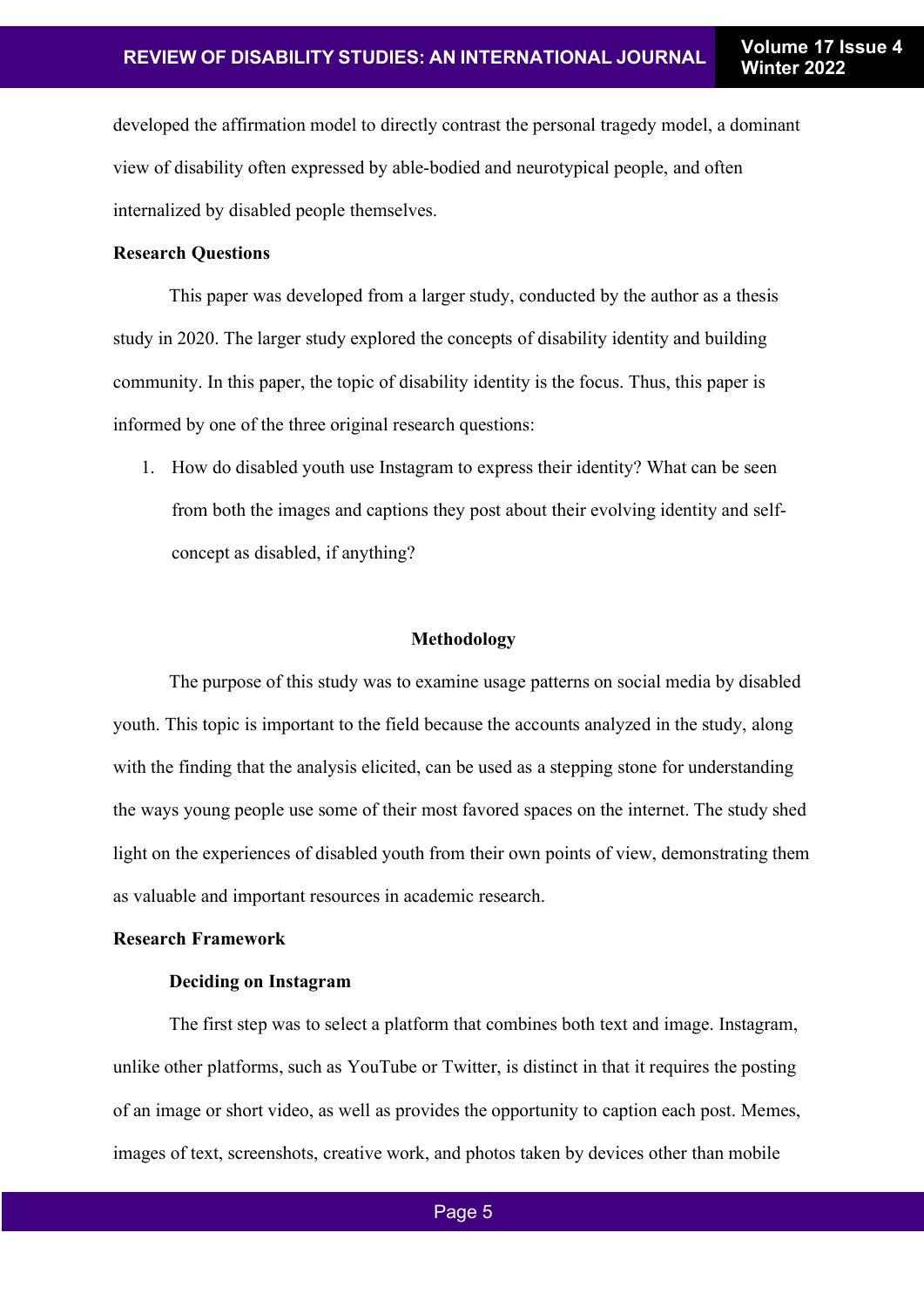phones are all possibilities on Instagram (Laestadius, 2016). Furthermore, Instagram has a privacy feature allowing for accounts to become outright unavailable unless the user approves a follower request. All the accounts chosen for this study were public pages, making them both ethically and physically accessible.

Yi-Frazier et al. (2015) conducted a study using adapted methods of traditional photovoice on Instagram while working with youth with Type-1 diabetes. Drawing on their methods and early photovoice guidelines laid out by Wang and Burris (1997), a methodology was developed that suited the research goals of the present study.

# **Traditional photovoice methodology**

Photovoice is a participatory action research technique in which participants are given a camera and asked to take photos of scenes around them related to a given topic or theme (Yi- Frazier et al., 2015). According to Wang and Burris (1997), photovoice is described as flexible and adaptable, able to meet the needs of a variety of communities and their goals. Yi-Frazier et al. (2015) elaborate further, explaining that photovoice usually involves a group discussion following the photography session(s) in which participants come together to discuss the photos and their experience. Furthermore, they state that using photography in youth populations has been shown to elicit unique and relevant perspectives relating to the young person's point of view, particularly in relation to experiences with play and school. However, it has also been noted that photovoice projects conducted with adolescents usually take more time and coordination than projects done with adult participants (Yi-Frazier et al., 2015). Therefore, Yi- Frazier et al. (2015) adapted this methodology to work best for their needs and involved Instagram as a tool in their photovoice methodology.

# **Adapting photovoice methodology**

Once an understanding of photovoice methods was developed, the works of Yi-Frazier et al. (2015) as well as Gibney (2017) and Miller (2017) were drawn on with adjusted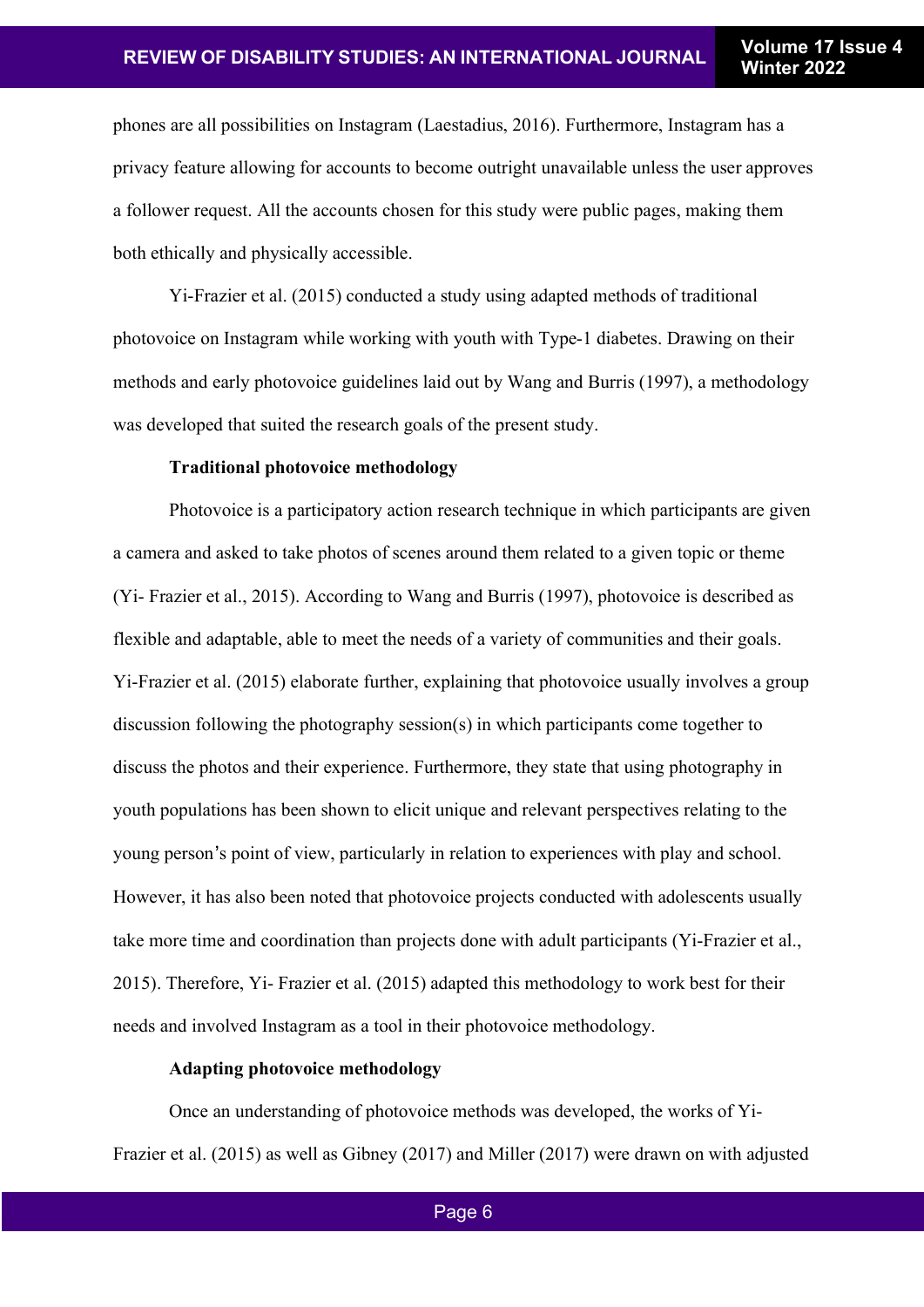methods to suit the present study's goals. Yi-Frazier et al. (2015) used Instagram as their primary method of photo collection; Gibney (2017) chose to use publicly accessible content on other social media sites including YouTube; and Miller (2017) used direct interviews with student participants about their social media usage in relation to queer and disability identitymaking. Yi-Frazier et al. (2015) more closely followed photovoice methodology through an Instagram-based investigation with youth, which provided a resource for this study in relation to both data collection and analysis. Gibney (2017), in examining how "higher education students who identify as LGBTQ navigate their school and daily life experiences in relationship with their identity on web logs" (p. 2) provided another resource for shaping the analysis of the present study with her research analyzing YouTube and blog content. Miller's (2017) methodology used grounded theory for analyzing specific themes that emerged from their data. Together, these three studies aided in the development of a methodology that would be most effective and useful in the current research.

#### **The Participants**

To be considered as a participant, Instagram users had to meet a few specific criteria. Their profile had to be public. Their age had to be within the range of 18 to 25, therefore considered a young adult but not a minor. Participants who were under 18 were excluded, as this is still classified as a child by legal and ethical guidelines. Finally, the participants had to identify as having some sort of impairment or disability, though a specific diagnosis was not a requirement.

Eight participant accounts were chosen: four accounts selected were followed personally by the author and four were selected through searching the #disability hashtag on both Instagram and TikTok. While the original aim was to use Instagram as the primary source of both participant selection and gathering data, it proved difficult to find suitable accounts through exclusively browsing the #disability hashtag on Instagram. When browsing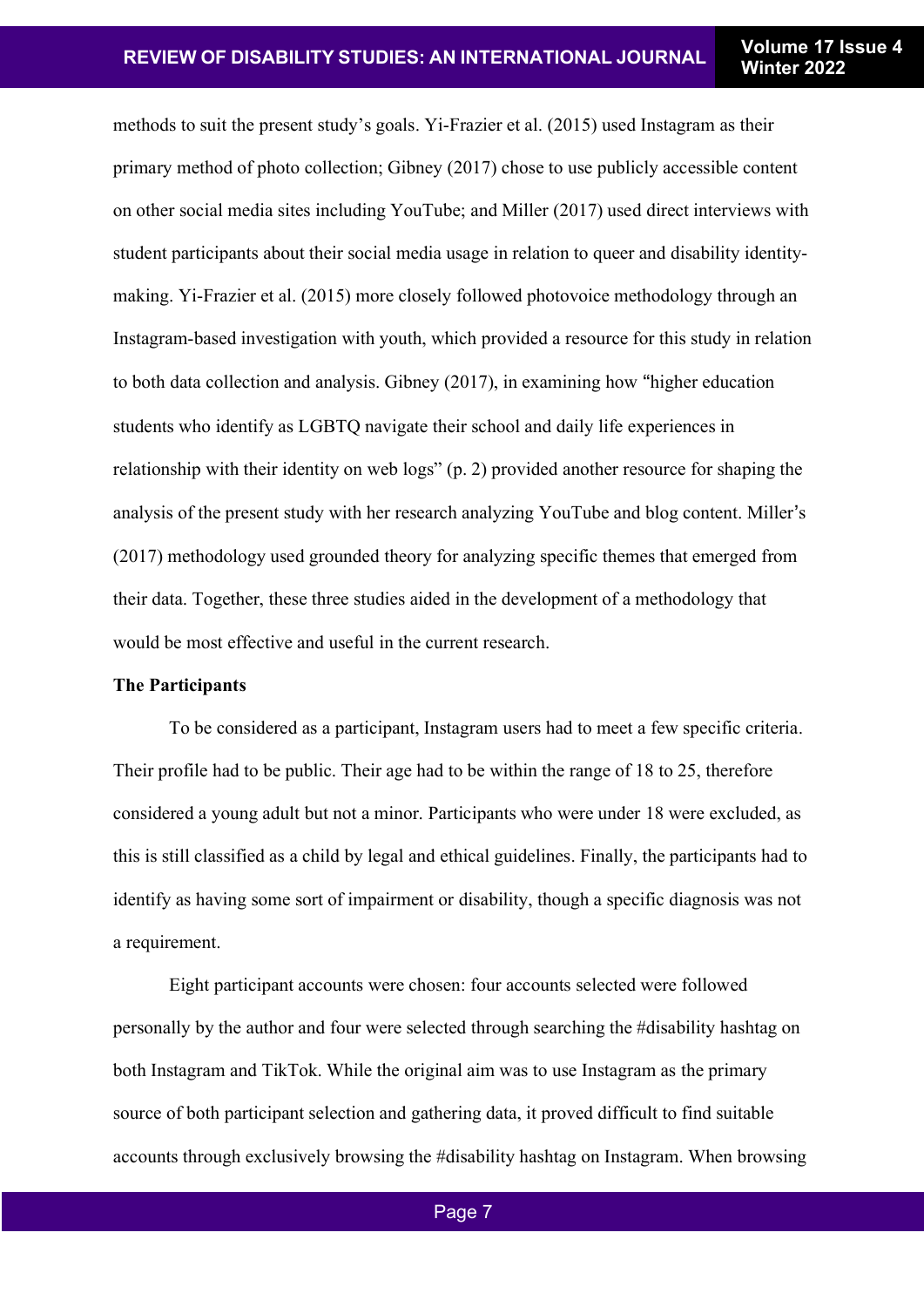on Instagram, the number of photos was overwhelming, with limited filtering options. The majority of popular posts within the Instagram #disability hashtag did not meet the inclusion criteria. Instead the author also searched #disability on TikTok, a more recently popular app, where 41% of the users are within the age range of youth (ages 16-24) (Beer, 2019). Once a participant was chosen from TikTok or Instagram, their content for analysis in the study was drawn exclusively from Instagram.

# **Data Collection**

Laestadius (2016) describes three types of data collection methods for Instagram. The option chosen for this study involved viewing the participants 'Instagram accounts on the app from a user's viewpoint, and then copying photos and captions into a database. To choose the photos and captions that were analyzed, the author went to each of the eight accounts and selected the 21 most recent photos, then downloaded the total of 168 photos (21 x 8 participants) to a computer for easier viewing. Choosing this specific number of photos created more validity, as a consistent amount of photos and captions from each account were examined without the inference of personal selection bias. Following that, all of the photos and their associated captions were collected into a spreadsheet to simplify and organize for analysis. Pseudonyms for participants were used at all times.

#### **Data Analysis**

In keeping with the adapted photovoice methodology used by Yi-Frazier et al. (2015), the photos of each participant were first grouped based on visual content. Seven types of photos were classified, including "selfies" (photos of the person, whether taken by others or on their own); old photos (including the person and/and family members/friends – typically scans or photographs of film photography); recent photos with friends, family and/or pets;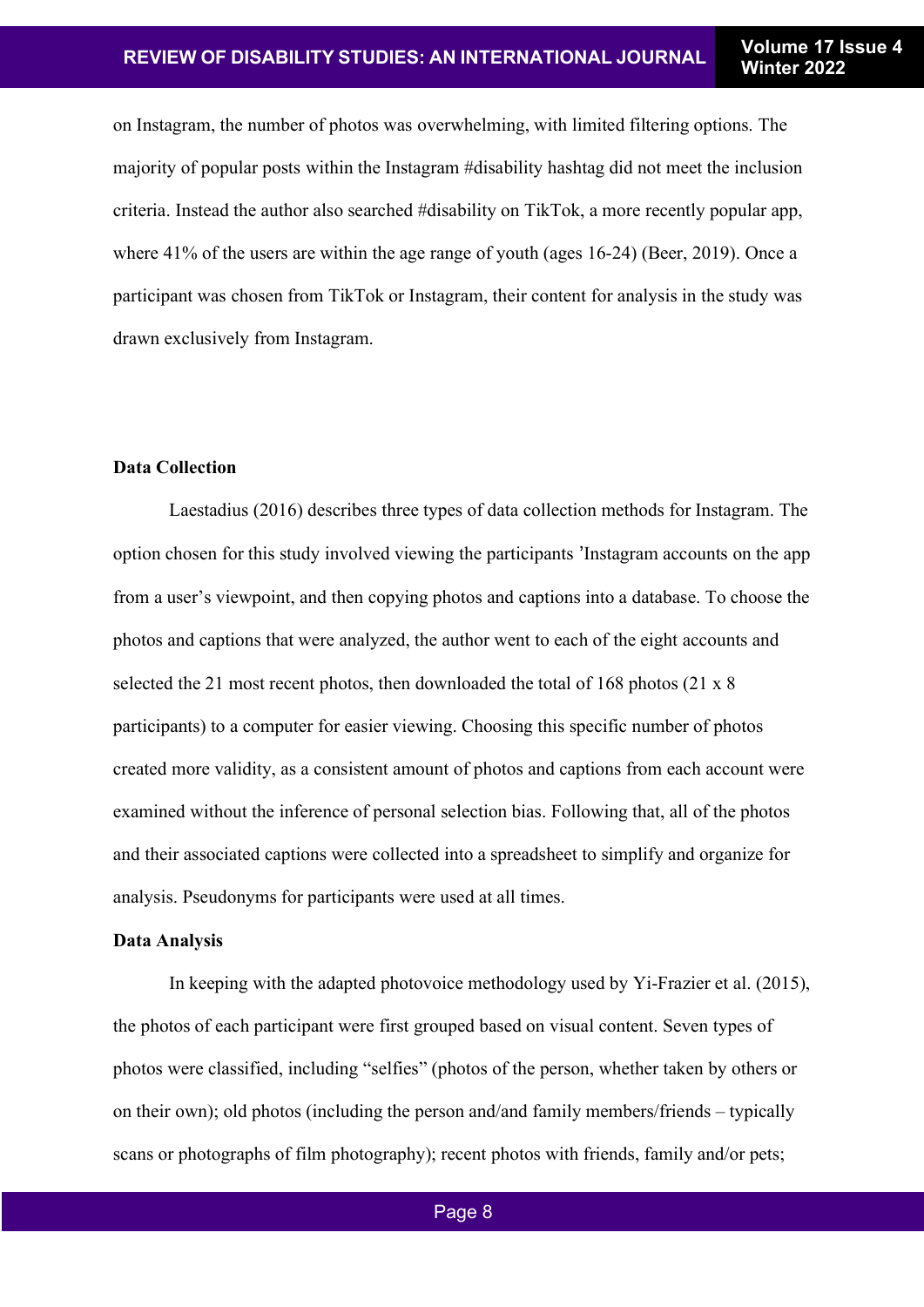landscape photos; celebrity photos; internet memes (a humorous image, video, piece of text, etc., that is copied and spread rapidly by Internet users); and lastly, photos of objects, screenshots, or miscellaneous content.

Caption analysis followed and held the most detail about the participants and their experiences. The captions were analyzed in three stages. Firstly, the author read through the captions of each photo and classified the caption based on major themes that presented immediately. In the second stage, these themes were organized in a chart (seen in Table 1) which helped to see trends more clearly, both in the way they were presented across participants, and also how they connected to the concept of identity.

#### **Results and Discussion**

This study examined the content of eight Instagram accounts belonging to disabled youth between the ages of 19 and 24. After analyzing the photos and captions of 21 posts per account, there were trends in the types of images posted, as well as many themes that emerged from the captions. The first type of analysis includes a look the types of images posted. This was used as a way of noting whether there was a visual connection to the concept of disability identity at first glance. The themes observed in the captions are presented as well. Based on the research questions that inform the present research, it was expected that participants who posted more selfies would demonstrate a stronger connection to their identity as disabled, and that captions would reflect that.

## **Analysis of Image Trends**

The results indicated a very diverse spread of image trends across the eight participants. Some posted nearly all selfies (Austin, Ashley) while others favored landscapes (Zoe) or photos with friends and family (Zane). The one type of content that was not posted by any of the participants was memes. These image trends were notable as they indicated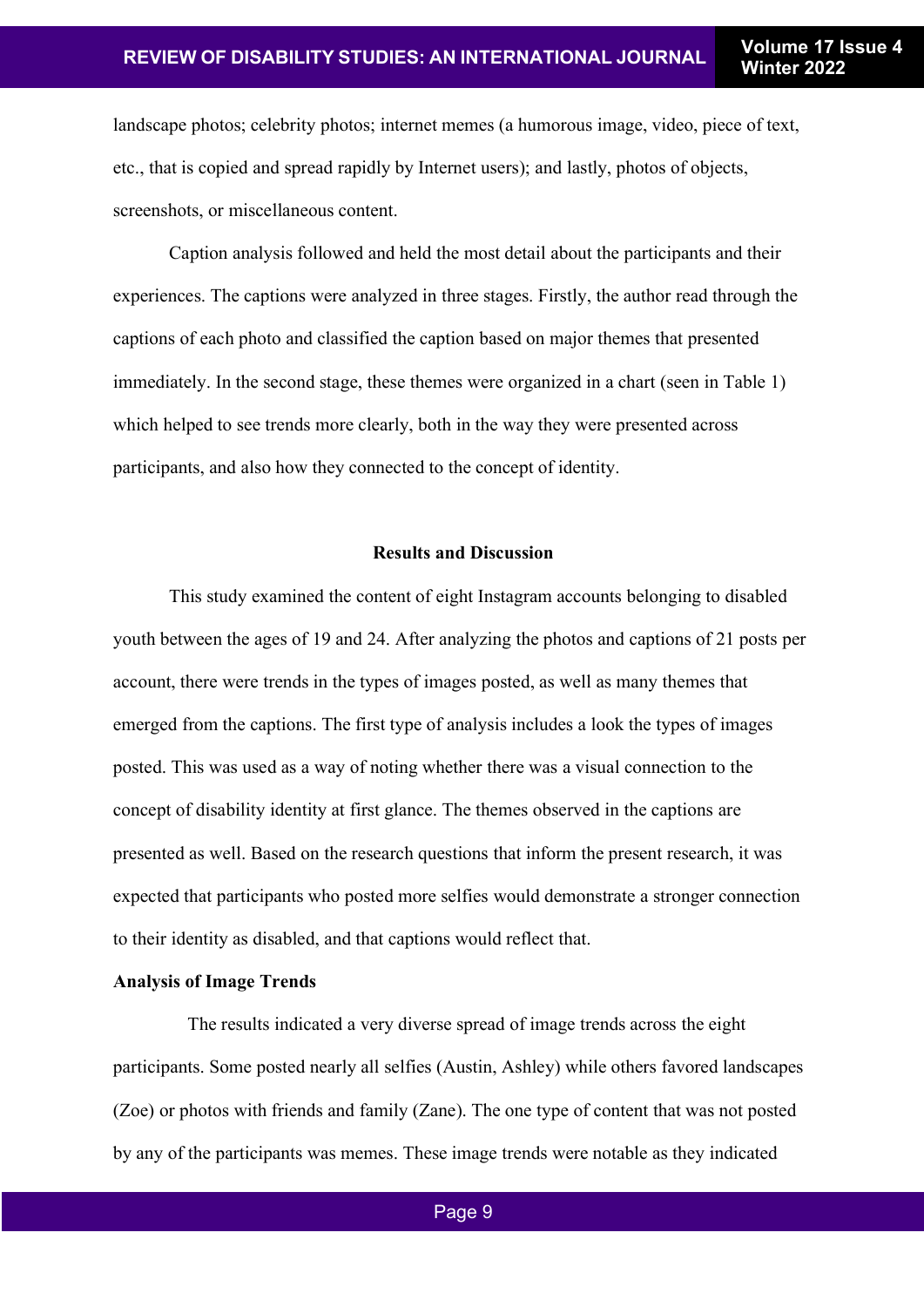preliminary insight into the caption themes that later emerged from the participants' posts. It was more common for the participants who posted selfies to also share details about their disability and their identity as disabled. However, the image trends did not exclusively predict who would discuss their disability on their Instagram profile. In other cases, such as Zoe, Payton, Ashley and Brittany's profiles, the types of images they posted (landscapes, selfies, writing, etc.) indicated the elements of their lives that were important to them, outside of their disability (e.g., friendships, creativity, travel, etc.). Although the participants never explicitly discussed identity formation in their captions, it became apparent that identity as a concept, particularly in relation to their disability, was pertinent to the participants.

# **Analysis of Caption Themes**

A number of themes were found across the photo captions of the eight participants (seven across multiple accounts and some that were unique to one or two participants). Some themes were grouped into smaller classifications, such as merging the themes of disability and chronic illness as well as mental health, to reflect the interconnected nature of disabling physical and mental symptoms. In doing this, the study ended with four themes for discussion.

The four themes for discussion from the photo captions are visualized in Table 1 below, as well as a list of other less commonly seen themes that were mentioned, organized by individual. The author's first impression was that the disability theme and the social media trends theme would connect more closely to the concept of identity.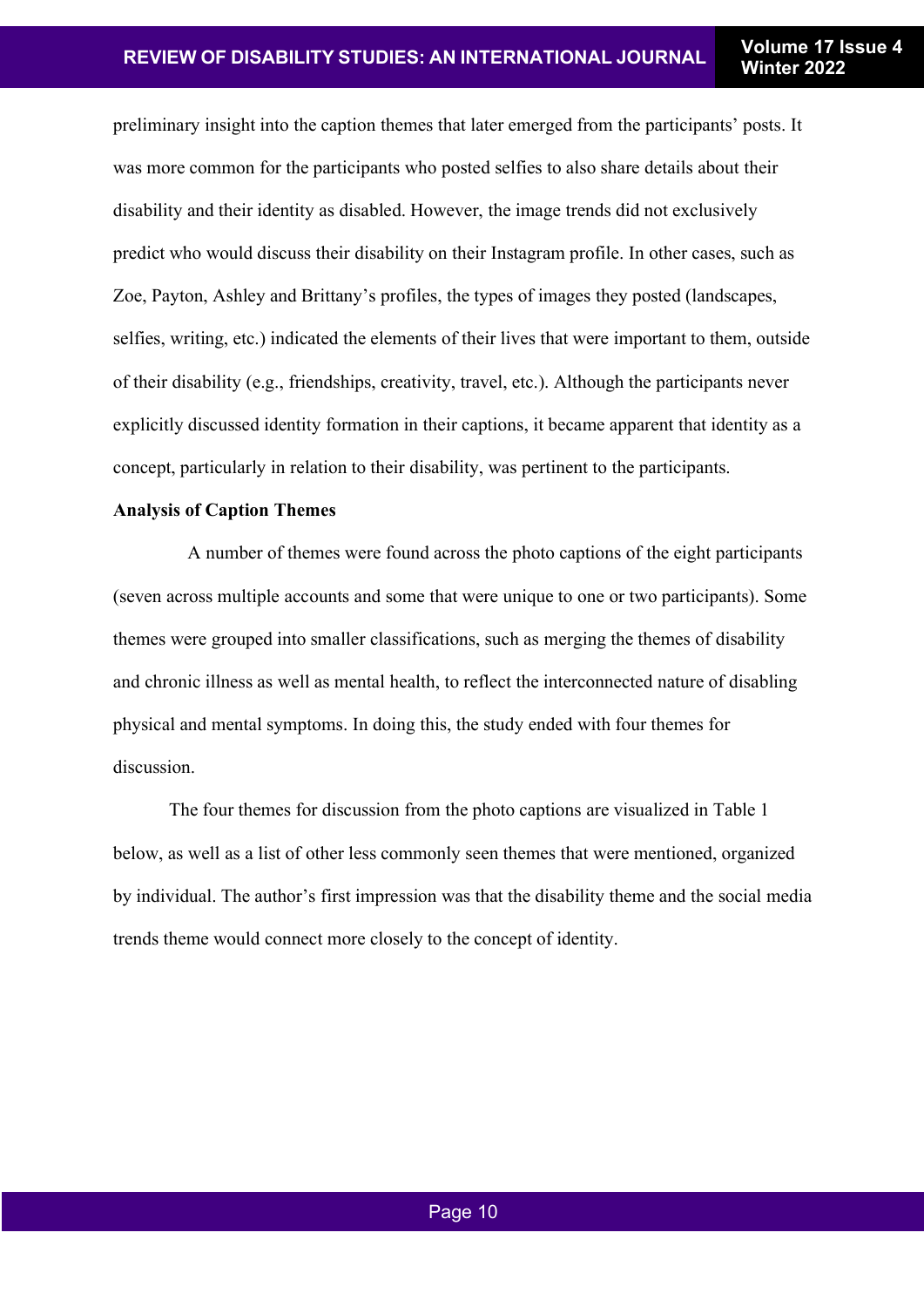## **Table 1.** *Thematic comparison of participant captions*

## Four Discussion Themes

|                                                                                                                    | Disability, chronic<br>illness, and mental<br>health                                                                                                                                                                                                                                                         | Family, friends, pets | Positivity, gratitude<br>and giving back | Social media trends |
|--------------------------------------------------------------------------------------------------------------------|--------------------------------------------------------------------------------------------------------------------------------------------------------------------------------------------------------------------------------------------------------------------------------------------------------------|-----------------------|------------------------------------------|---------------------|
| Chelsea W.                                                                                                         | $\mathbf x$                                                                                                                                                                                                                                                                                                  | x                     | $\mathbf x$                              |                     |
| Brittany A.                                                                                                        | $\mathbf x$                                                                                                                                                                                                                                                                                                  | $\mathbf x$           | $\mathbf{x}$                             | $\mathbf x$         |
| Zoe W.                                                                                                             |                                                                                                                                                                                                                                                                                                              | $\mathbf x$           |                                          |                     |
| Zane V.                                                                                                            | $\mathbf x$                                                                                                                                                                                                                                                                                                  | $\mathbf x$           | $\mathbf x$                              | $\mathbf x$         |
| Alexis S.                                                                                                          | $\mathbf x$                                                                                                                                                                                                                                                                                                  | $\mathbf x$           | $\mathbf{x}$                             | $\mathbf x$         |
| Payton L.                                                                                                          | $\mathbf x$                                                                                                                                                                                                                                                                                                  | $\mathbf x$           | x                                        | $\mathbf x$         |
| Austin G.                                                                                                          | $\mathbf x$                                                                                                                                                                                                                                                                                                  | $\mathbf x$           | $\mathbf x$                              | $\mathbf x$         |
| Ashley M.                                                                                                          | $\mathbf x$                                                                                                                                                                                                                                                                                                  | $\mathbf x$           | x                                        | $\mathbf x$         |
| Other Themes<br>Chelsea W.<br>Brittany A.<br>Zoe W.<br>Zane V.<br>Alexis S.<br>Payton L.<br>Austin G.<br>Ashley M. | — living life to the fullest; growing up; home<br>-living an ordinary/normal life; writing/work/school; home<br>-living and ordinary/normal life; writing/work/school; home; LGBTQ; travel<br>$-$ none<br>- school/work; sports; religion/church<br>- school; uniqueness; resiliency<br>$-$ none<br>— ballet |                       |                                          |                     |

## **Discussion of Themes**

#### **Social Media Trends**

"Social media trends" as a theme encompasses the use of hashtags in captions, as well as posting content relating to popular, often viral, trends. Zane, Payton and Austin most commonly followed trends with their content, which reflects the fact that these three participants, along with Ashley, were found on TikTok, a platform that thrives on viral content. Furthermore, the use of hashtags and creating "viral" content allows Instagram users to be found by others outside of their immediate or "real life" circle and expand the reach of their content.

One participant, Austin, is a rising TikTok star, with 12 million likes and nearly 500 thousand followers. Living in the United States, he has cerebral palsy (CP) and is also hard of hearing. Much of his popular content deals with having CP and his experience as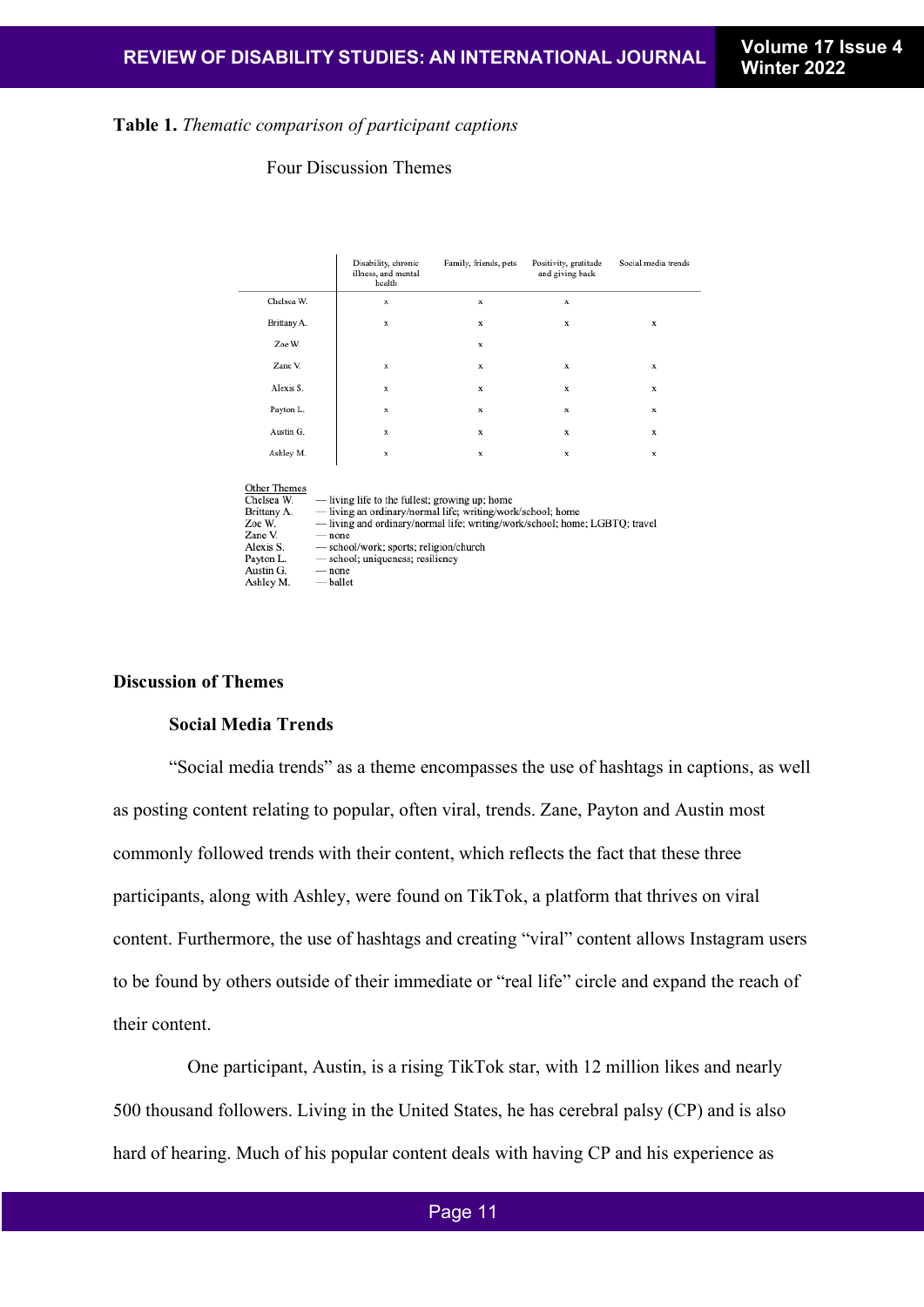disabled. Something unique about Austin's account is that some of his more viral videos show him using American Sign Language to perform popular songs. He also often performs trends like TikTok dance routines while discussing disability at the same time, usually through the use of captions. On Instagram, his first 21 photos contained 20 selfies and a photo with his mom. Austin's account featured disability as a theme on occasion, but most commonly focused on social media trends and overall positivity.

Zane's profile included hashtags in every post, including ones relating to his disability (#downsyndrome, #dslove, #worlddownsyndromeday, #321). Zane was found on TikTok. Zane has Down Syndrome and is 19 years old, residing in the United States. On TikTok, he creates popular videos with his older brother. At the time of this research, Zane and Peter had 3 million followers on their TikTok account, and nearly 72 million likes. Their joint Instagram profile has 71,000 followers. On Zane's individual account, his bio has the phrase "Changing Perspectives One Heart at a Time | Down Syndrome." It is important to note that Zane and Peter share the Instagram account that was analyzed in this study. Therefore, it is Peter who typically writes the captions seen on the account. Understanding the concept of identity in relation to Zane and his disability is thus mediated through Peter's voice and his conceptualization of his brother's disability as an ally to the community, rather than a disabled person himself.

Payton included the hashtag #actuallyautistic on one Instagram post, but the majority of her hashtags were related to increasing her visibility on social media, including ones like: #followme, #photooftheday, #fashion #self and others. Payton was also found on TikTok, where she has a significant following of 540,000 people and 8 million likes. Since the original research was conducted, her TikTok following has grown to over 2 million users. While some of her content is following TikTok trends, her most "viral" content talks about her living with autism and what autism is like for a young person, especially a girl. Her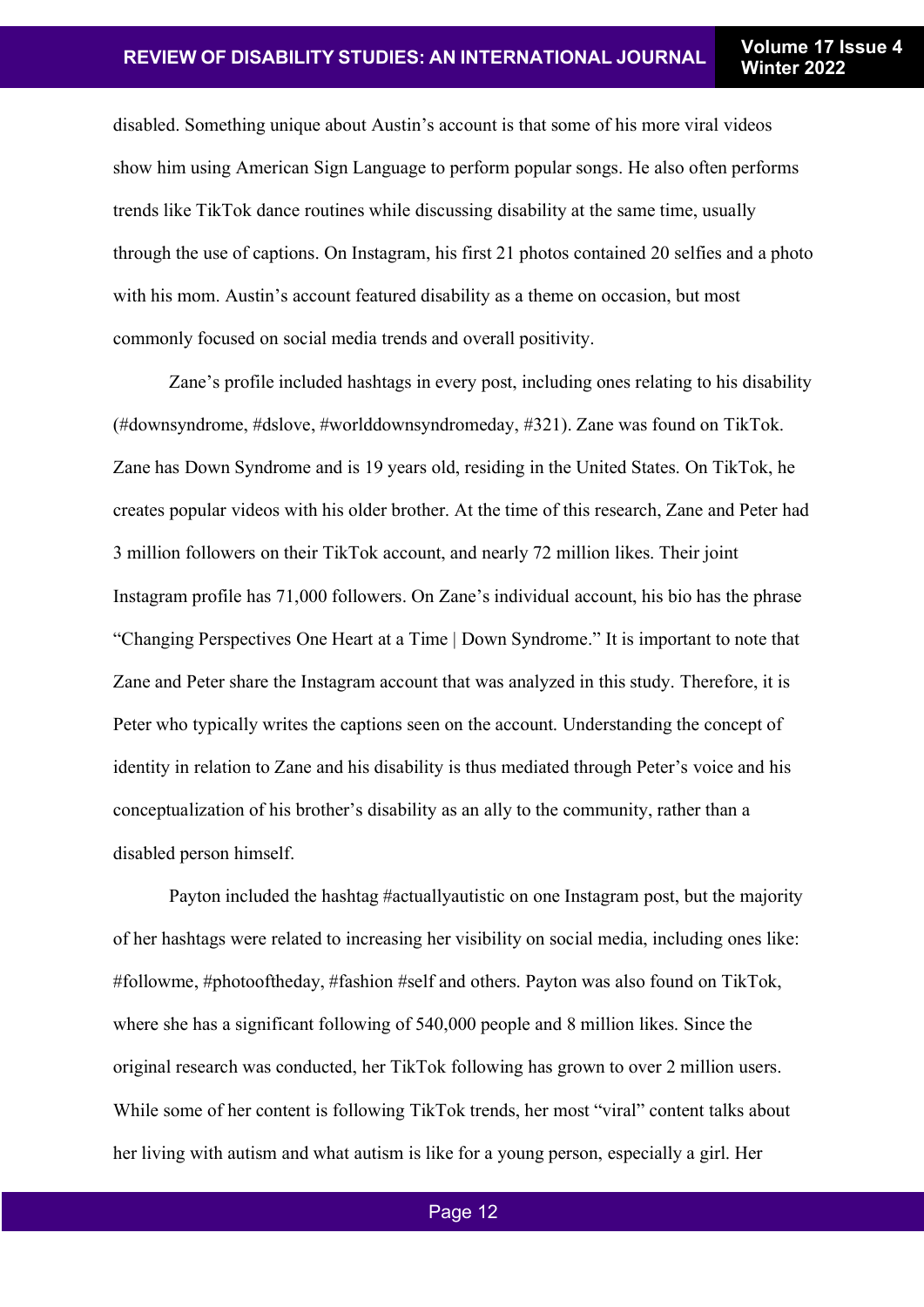Instagram account has over 40 thousand followers, most of whom likely found her from TikTok, as is indicated by her bio ("ya i'm that autistic girl"). Payton is 20 years old and Canadian. The make-up of her first 21 photos was almost entirely selfies, with 81% or 17 photos being of her and the remaining 4 including Payton and friends. Payton did mention disability in her posts on occasion, but more commonly, her friends and family, as well as some social media trends were themes seen in her captions.

Two other participants also had unique patterns of hashtag use in their posts. Chelsea included no hashtags in her posts, perhaps indicative of the fact that she did not profit off her social media posts and already had a rather large following from her public speaking and advocacy work. Brittany, a twenty-four-year-old resident of the United States and the oldest participant, lives with a diagnosis of Spinal Muscular Atrophy Type 2 (SMA 2). Brittany and the author are personal friends who rather found each other on a blogging site. Brittany is also close friends with another participant, Zoe, who she has known for 11 years. Zoe is the single participant from outside of North America, residing in the United Kingdom. She is diagnosed as having autism and mental illness and identifies as disabled. Zoe and Brittany met online through a fan-fiction website, and the author met Zoe through Brittany.

Zoe had a more unusual selection of content in this study, with her Instagram photos displaying a majority of landscape photos (48%). Selfies were only 14% of her first 21 photos. Her Instagram bio described her pronouns (she/they) and also stated that she identifies as a "queer poet & storyteller based in [location]." Zoe's themes did not discuss disability at all, focusing rather on her work as a writer, her travel experiences, her friends and family and LGBTQ+ issues.

Brittany used hashtags frequently in similar ways to Zane and Payton; however, there was a notable difference in that many of Brittany's posts included her own writing, and even the posts that were not related to her advocacy work showed the prevalence of disability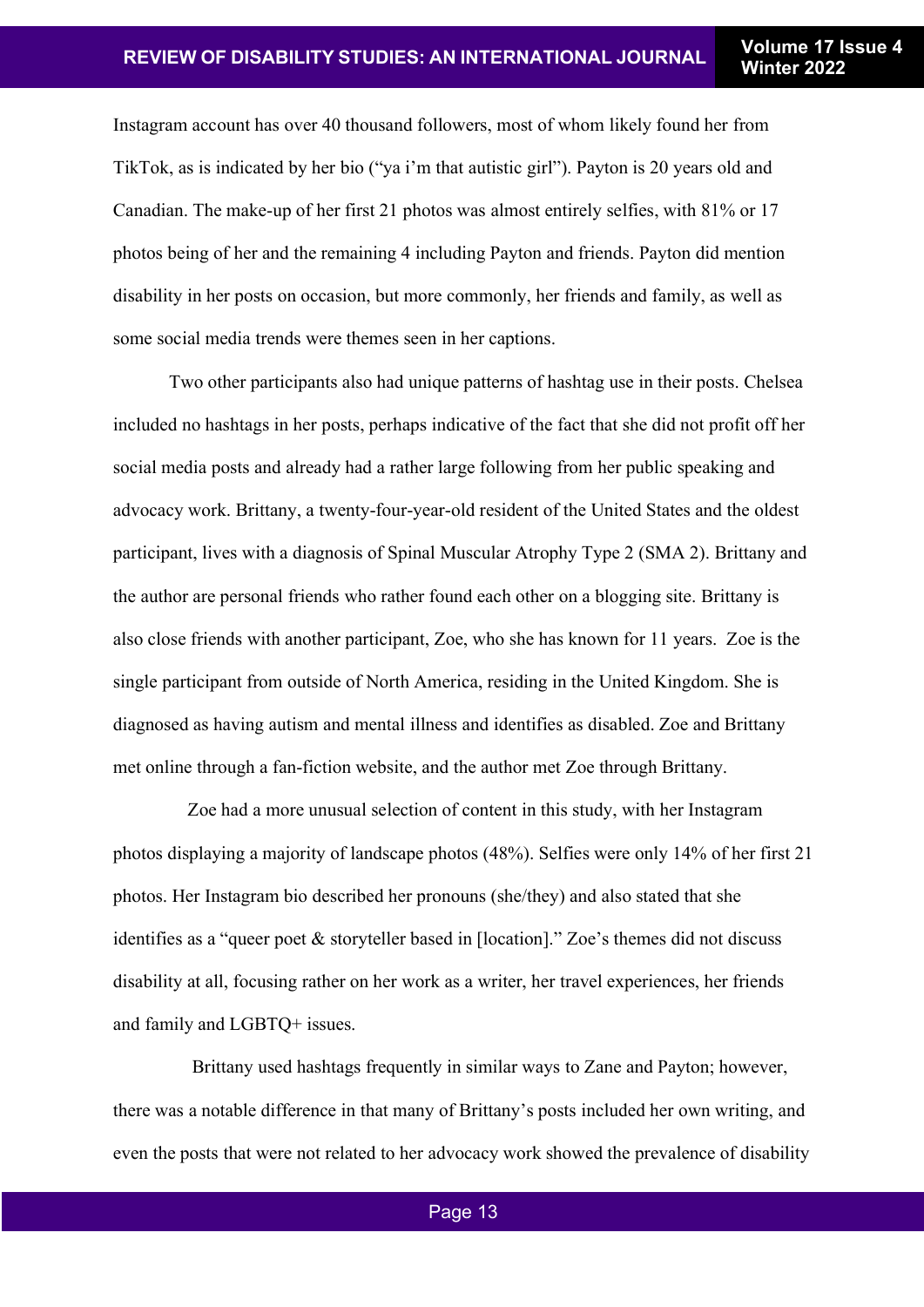awareness and activism in her life. Hashtags related to her writing included: #authorsofinstagram #authorlife #writersofinstagram #ownvoices #criplit #sciencefiction #fantasybooks. Further, Brittany posted selfies including hashtags like #livemoremagic #myeverydaymagic #spinalmuscularatrophy #spinalmuscularatrophytype2 #disability #dis abilityawareness #disabledandcute #disabledpeoplearehot #disabledfashion. The hashtag #myeverydaymagic is popular among people of all abilities, with photos posted sharing a similar aesthetic of light colors, flowers and other visually pleasing content. However, in the context of a person with a disability using this hashtag for her selfie, something more could be indicated which connects to the idea of disability identity. Brittany lives with SMA Type 2, a severe disability that is also a visible disability. Brittany strives to make disability a more prevalent part of the literary landscape and also non-fiction spaces, as evident by her use of the #ownvoices hashtag. Perhaps by using hashtags like #myeverydaymagic, Brittany is attempting to normalize the everyday activities of disabled bodies and their own existence in social media spaces, which are often filled with glamourized, able-bodied celebrities and influencers. Brittany's attempts at normalizing disability also speak to the first research question of this study– how disabled youth express their identity through photos and captions on Instagram. In viewing Brittany's photos and captions, it is clear that she views her disability as a prominent part of her identity. However, she also recognizes the normalcy of being disabled, no different than her identifying as a "storyteller, space babe [or] fairytale enthusiast" (taken from Brittany's Instagram bio). It could also be said that Brittany's Instagram patterns show an owning of her disability, something that is in keeping with the social model and the affirmation model of disability. The affirmation model (Swain & French, 2000) provides the opportunity for disabled people to choose how they identify. Here, Brittany demonstrates an interchangeable identity that reflects her unique characteristics and the freedom to be who she wants to be on any given day.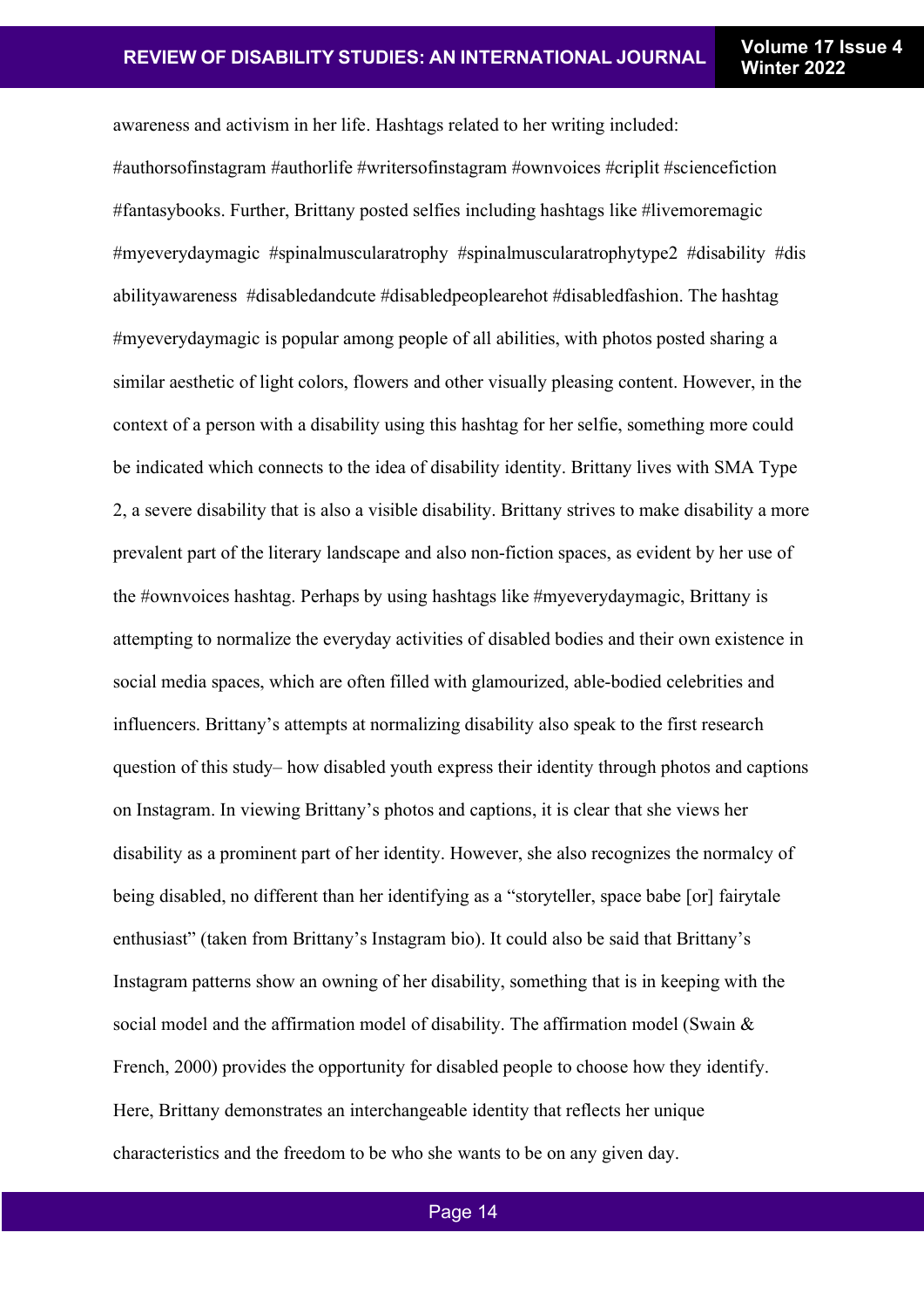These ideas coincide with a point drawn in Cameron's (2007) article on disability narratives, in which he states that there is a "normality genre" in popular media (specifically films, but arguably, it can be seen in writing and television as well), in which disabled people perform the "alien" role, as if in a science fiction story– "representing a threat to the fabric of normal decency, which has to be resolved… in order that normality can be preserved or restored" (p. 502). He then goes on to state that this resolution typically happens by means of death or curing the character's disability. However, writers like Brittany include characters with disabilities who are the protagonists, yet do not face untimely deaths or overcome their impairments. She further emphasizes this in her own life through the reclaiming of her identity as the protagonist of her story with her own "everyday magic."

Payton and Ashley's accounts provided interesting results in this area as well, as both posted almost entirely selfies, and had very limited content associated with their disability (Payton has Autism and mental health issues, while Ashley deals with Anorexia Nervosa and undiagnosed physical issues). Instead, their themes focused much more heavily on the things that interested them, such as fashion, makeup, dance and other "typical" hobbies for girls. This aligns with Hill's (2017) study on disabled girls' self-representation practices online, in which she states that "disability is often framed as a problem or lack, and that experiences of disability for girls appear to trump or silence other experiences, such as those of sex and gender, and the intersections that exist between these" (p. 114). It is highly likely that these girls, whose content on other social media platforms focuses heavily on their disability, curate their Instagram accounts more carefully as a way of normalizing *other* aspects of their life, outside of their disabilities.

Ashley, found on TikTok, is currently undiagnosed but deals with chronic illness. Currently using a NG tube for feeding, she speculates that she has Ehlers-Danlos Syndrome as well as some type of gastrointestinal illness. Ashley is 24 years old and lives in Canada.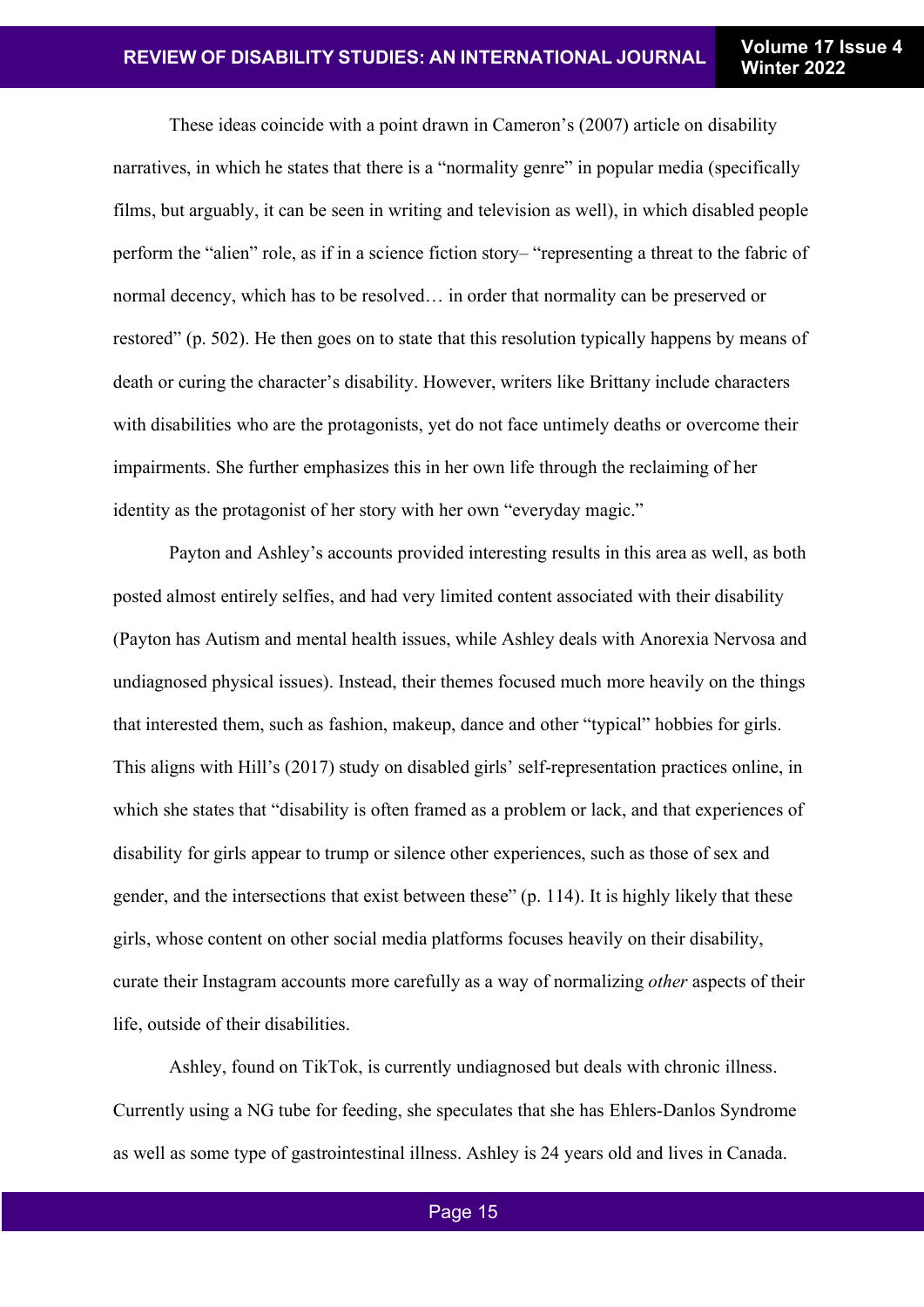Her TikTok is popular for her content relating to disability, but also for her dances and other on-trend videos. On TikTok, Ashley has over 70,000 followers and nearly 800,000 likes. Her Instagram focuses on a different part of her life – her experience as a ballerina. Her Instagram bio reads: "Ballerina; Documenting my journey through the ups and downs of my personal struggles mentally and physically through dance." As would be expected, dance was the most common theme across her captions and photos, although disability, friends and family, positivity and giving back were evident as well.

Payton is also known on TikTok for posting content dispelling myths about girls with autism. On Instagram, however, Payton and Ashley post pictures with their friends and other "ordinary" activities that are outside of the realm of frequent doctor's visits and psychiatric diagnoses. Payton and Ashley's accounts connect with the discussion of identity, particularly in relation to the choice of identifying as disabled (or not). As described in Dunn and Burcaw's (2013) work, there are key aspects of disability identity, such as pride, self-worth and personal meaning. However, some people with impairments don't develop their selfworth from their impairments, like Payton (Watson, 2002). It is also important to note that Payton identifies as autistic, a group whose members often title themselves as neurodivergent rather than disabled. In this case, her identity is fluid, and at times may be represented or referred to as neurodivergence or disability, while at other times, she chooses to identify based on other important aspects of her life.

#### **Disability, Chronic Illness and Mental Health**

Across the captions analyzed from all of the participants, disability showed up frequently, but was also often separate from chronic illness and mental health. For instance, Brittany commonly discussed her diagnosis of Spinal Muscular Atrophy as her disability, but never mentioned any mental health diagnoses as a disability. She still discussed mental health in her posts, focusing on it more as a common aspect of human nature rather than a disability.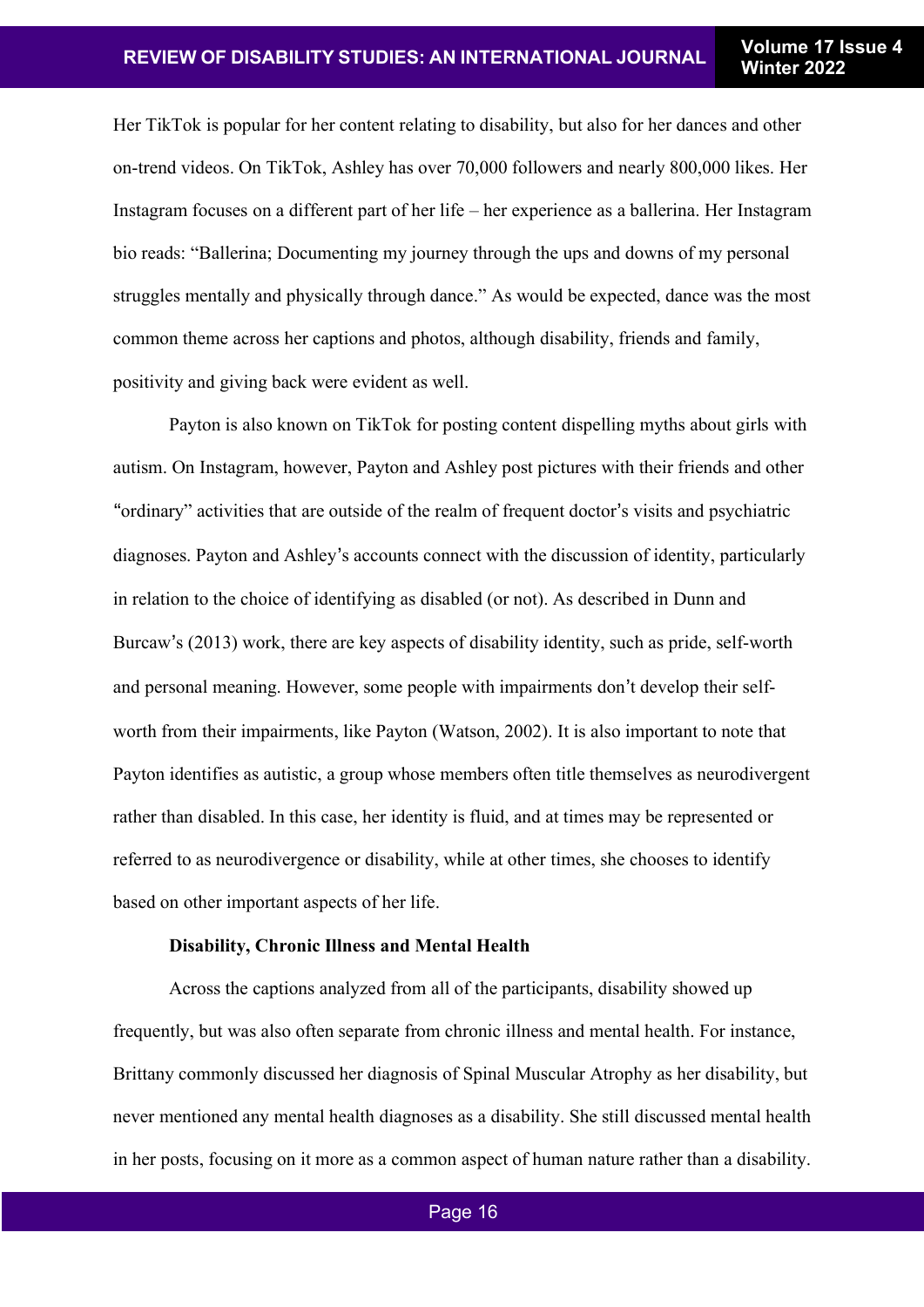Payton, in contrast, has diagnosed mental health issues and talks about them alongside her discussions surrounding autism. Disability was discussed at times purposefully with a clear intent to demonstrate a point, whereas other phrases about disability were said in a more casual, commonplace way. For example, in her April 9, 2020 post, Alexis wrote about her service dog assisting her in dealing with her high heart rate (due to Postural Orthostatic Tachycardia Syndrome or POTS). She then easily segued into talking about her homework and basketball activities.

Alexis, who has a fairly large social media following, with 7600 followers on her account at the time of the study, was found through her work as a disabled model for a popular clothing line. The make-up of her Instagram account included 17 selfies out of the first 21 photos, 3 miscellaneous and one with a friend. Her bio read "chronically ill semifunctional human; owner of [company]; crushing stereotypes, kissing fish, cutting down on waste; service dog [name]." Alexis's profile paid frequent attention to disability related topics, including her diagnosis of Ehlers-Danlos Syndrome among other unknown conditions, as well as her work and school life, sports, and religion.

In contrast to Alexis, Brittany typically wrote captions centered around one main topic, often disability-related but not always. Her post on March 8, 2020 read: "We have the first presumptive coronavirus case in Minnesota. Which is something. I'm officially on lockdown, which means I'm wearing nothing but pajamas and listening to my embarrassing playlist of bubblegum pop to keep my spirits up. It's not fun being immunocompromised in a world full of germs. I'm fighting tooth and nail to keep from falling into a depressive episode, so naturally, I'm writing a blog post about it."

Outside of the disability-related hashtags, three participants posted about disability most frequently and in-depth – Chelsea, Alexis and Brittany. Chelsea is the only participant who is no longer living. She had a very large online following at the time of her death;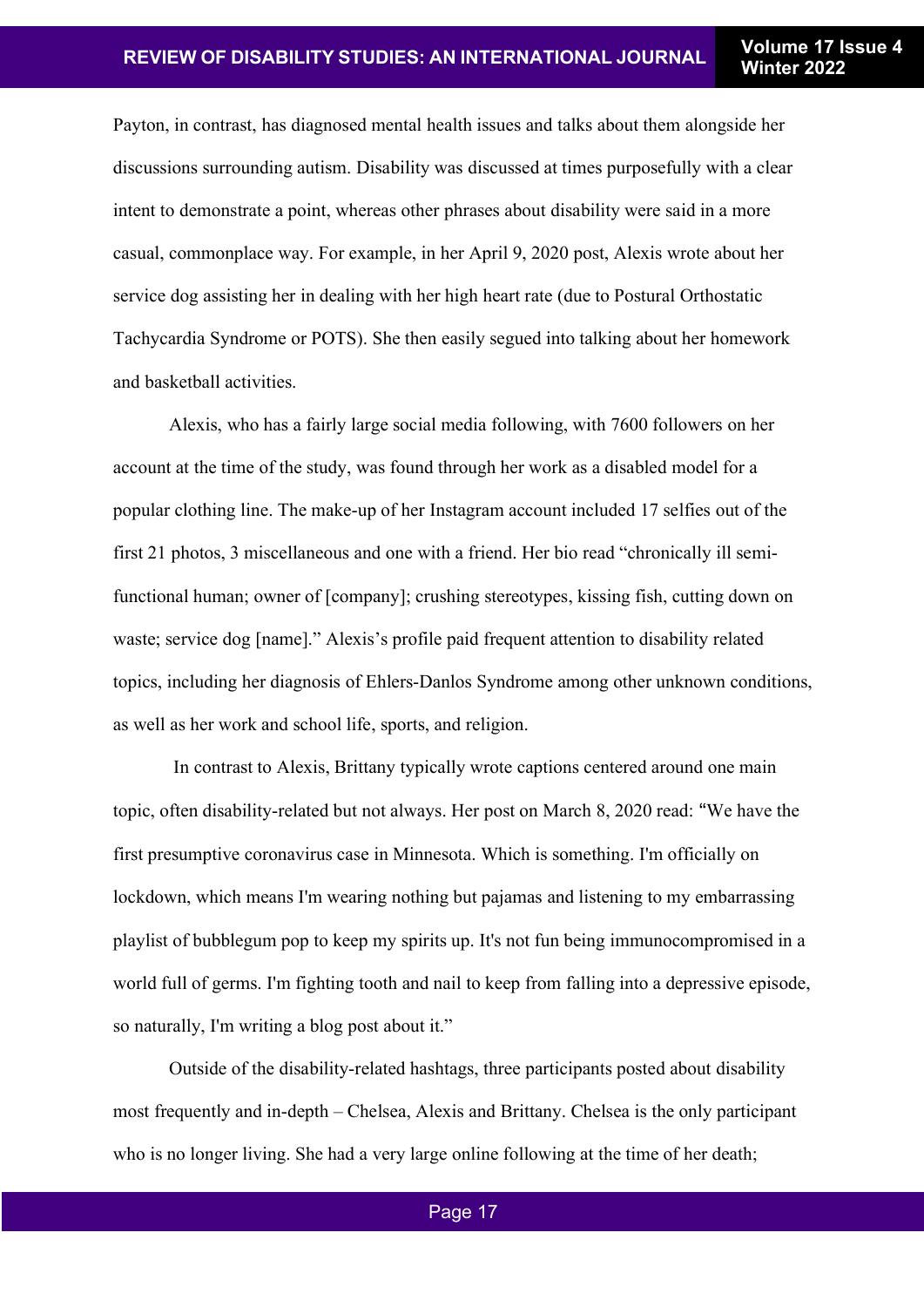however, this study has upheld her anonymity in keeping with the protocols of the research. Chelsea was a 21-year-old living in the United States at the time of her death. She died from complications associated with a lung transplant. She was living with cystic fibrosis and was undergoing a double-lung transplant surgery in 2018 when she passed away. Therefore, her data is the oldest, chronologically, covering the timeframe of January to September 2018. Chelsea's profile was the most diverse in terms of types of photos and all four of the common themes were evident on her profile, with a particularly high amount of posts talking about disability.

For Chelsea, it was impossible to post photos of herself on Instagram without her disability being apparent, as she wore a nasal canula at all times to deliver oxygen support to her lungs. However, it was entirely her choice to become an activist in the disability community. Her Instagram account, nearly 2 years after her death, still has 162 thousand followers. Many of her longer post captions were filled with her opinions about living life as a "sick person," but also a young person, and trying to reconcile the two into a high quality of living. Of the 21 posts that were analyzed from her account, four stood out as the most important. In one from June 21, 2018 she discussed losing her apartment to mold toxicity, which is dangerous for anyone, but especially someone with cystic fibrosis. She wrote not only about the struggle of having to find a new apartment in California, but also the "spectacular" way in which her life "fell apart," and the emotions that came from living with a chronic illness whilst trying to live a life she was proud of. Chelsea shared in a June 21,

2018 post that she

spent the past year just barely holding myself above ground- juggling being sick with the deep incessant need in me to do something of value with my time. I've been exhausted just keeping myself alive and have nothing left to give to the world around me. That has always been my biggest fear in life, that I would spend everything I had "fighting" my illness and have nothing to offer- and for me, living without being able to give something of yourself to the world, living without adding value to the world, is not a life I want…You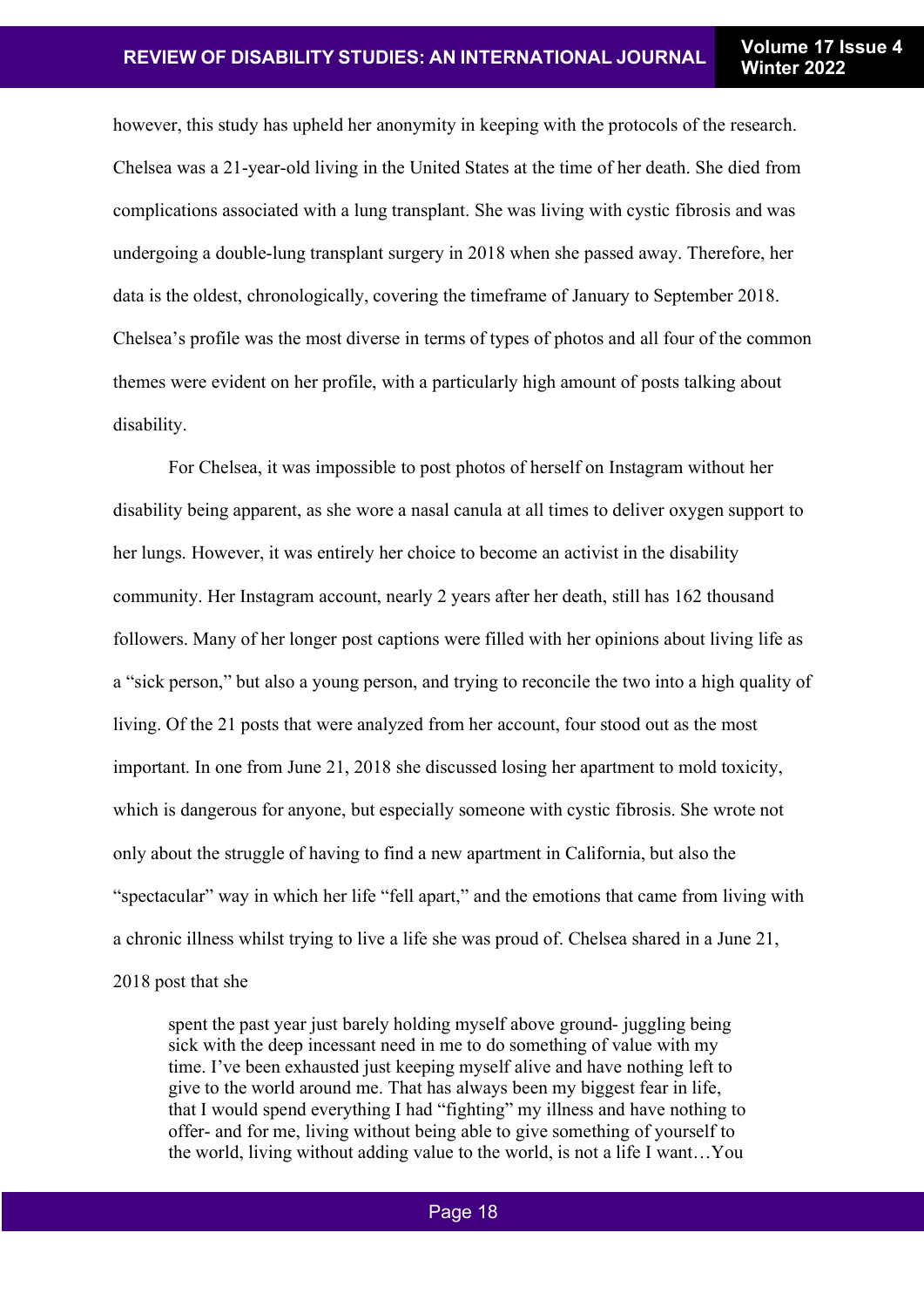can't put your life on hold until your "better" life begins. You have to fight like hell to make sure that the life reflected back at you right now is one you want to be living. I'm not going to let myself live a life I'm resentful of. Not if I live for another three months and not if I live for another 30 years.

The quote emphasizes a few different things about Chelsea's life with a chronic illness, the main one being just how much it shaped her short life and the identity she had. Chelsea often referred to herself as "sick" in her posts, but she also frequently mentioned the life she wanted to lead and how important it was to her to be proud of the legacy she left behind. Instagram provided a platform for Chelsea to express these thoughts and have them received by other youth who felt the same, either with a disability or without. For Chelsea, it was impossible to share parts of herself without also sharing that she was disabled, due to the visible nature of her oxygen support. However, Miller (2017) discusses the contextual management of one's identities. He describes the participants in his study as carefully considering how they would represent themselves in particular online spaces. For Chelsea, perhaps the curation of her Instagram account allowed her to compartmentalize her disability in ways that she could not do in real life. Chelsea's Instagram photos were the most thematically diverse. Furthermore, a lot of her captions discussed her disability, but on her terms. The captions contained Chelsea's own words and thoughts about her disability, rather than perceptions that other people might carry with them when they passed her on the street (such as those attached to idea of personal tragedy). Some of Miller's (2017) participants also discussed the idea of facing judgement on an online platform – either as something they experienced, were actively trying to avoid, or no longer were concerned about, in relation to their queer and/or disabled identities. Chelsea shows a lack of fear in her posts– not fear of death, or judgment, although perhaps an unfulfilled life was one thing she did fear.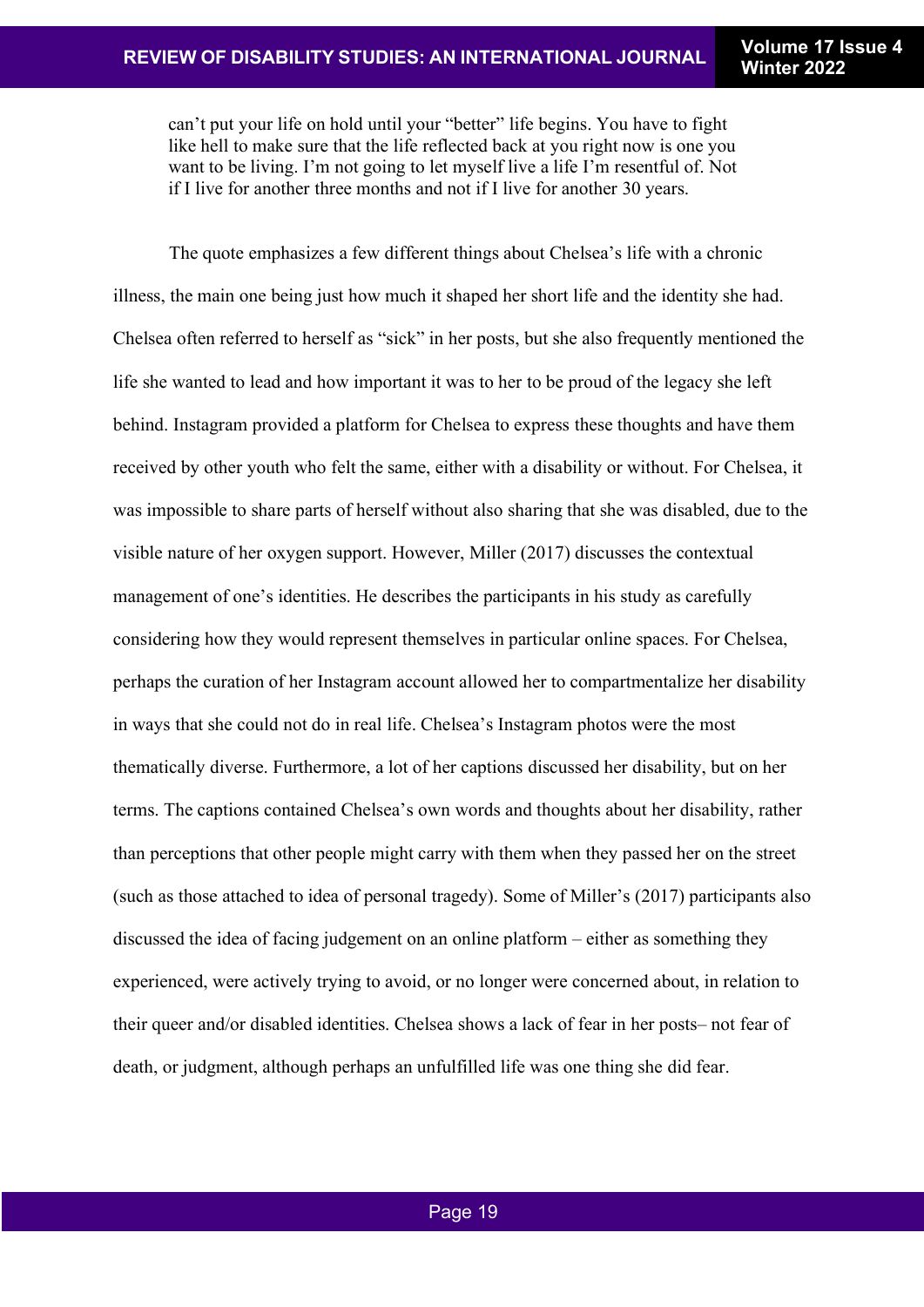#### **Summary of Results**

The results indicated that identity was expressed in a variety of ways across the participant profiles. Identity was shown most clearly through the frequency of the participants posting selfies, but also through specific identifying labels used in bio sections, repeatedly included hashtags and the thematic concepts that emerged from each unique photo caption. Each participant demonstrated more than one of the four themes in their posts, as well as other themes that were not addressed by all participants, but rather that were specific to their own individual experiences. Identity was shown through not only the sharing of one's experiences with disability, but also the other elements that made up their life. Normalizing disability as an everyday occurrence and also living life to the fullest were two concepts that, when juxtaposed, actually went hand in hand, as they provided opportunities for the disabled participants to achieve goals and find happiness, whilst also indicating to able-bodied people that the disability experience cannot be generalized.

#### **Conclusions**

Technology is advancing rapidly, providing unprecedented opportunities for research and exploration. However, disabled people are often left behind in this modern technological age, included as an afterthought rather than a part of the process from the beginning. Social media and other online spaces provide a unique tool for researching the youth demographic, particularly those with disabilities and severe mental health issues. Instagram presents an opportunity for disabled youth to explore their identity.

This research, shaped by the affirmation model of disability (Swain & French, 2000) examined the profiles of eight young adults with various disabilities. The aim of the paper was to explore the ways that Instagram was used as a platform for self-expression in relation to developing one's identity as disabled. The study's primary strength was the exploration of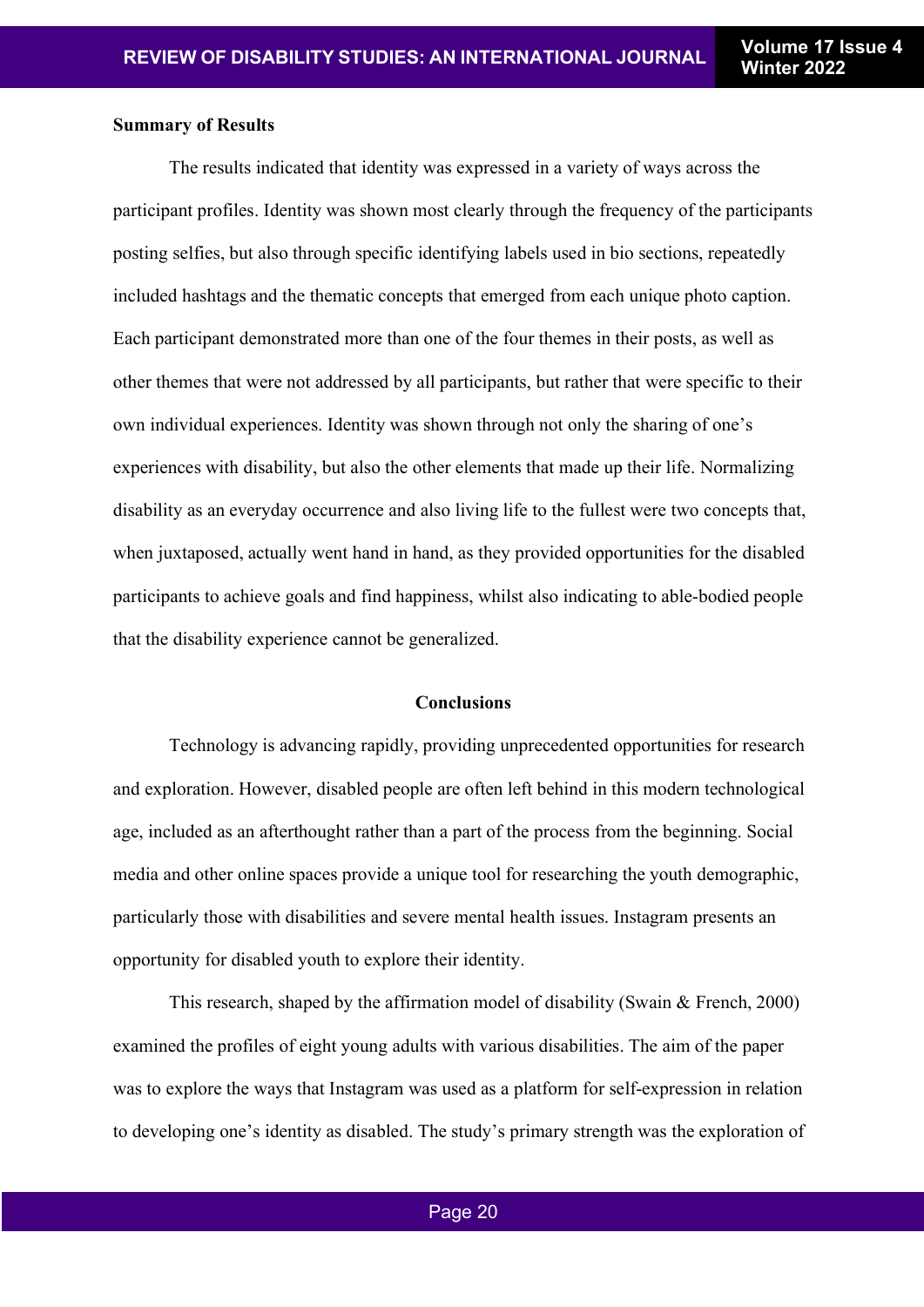the disabled experience through the viewpoint of disability insiders, rather than family members or medical professionals. The study also relied on the affirmation model as a theoretical foundation. In using the affirmation model, the study brings awareness to a model which prioritizes positive identity, encompassing both impairment *and* disability (Swain & French, 2000). The study presented an insider view of disability as experienced by young people, on a platform that is underrepresented in academic research, yet extremely popular and influential in the lives of youth.

#### **Limitations**

A limitation of this study is the lack of diversity across the participants. While the diagnoses of the participants were different across each person, other elements of diversity were not as well-represented in the sample. For example, the study participants came from North America and the UK, which are predominantly white countries, and all of the participants in the study were white or white-passing. Furthermore, there were only two male participants, and LGBTQ+ status was disclosed by only one of the participants (Zoe). While these participants met the inclusion criteria of the study, it would certainly improve future studies in this area to include a more diverse sample of participants.

#### **Implications for Future Research**

Future research could immensely benefit from a larger, more diverse sample in which race, gender, sexual orientation and country of residence and other characteristics were more varied across participants. Intersectionality is a major part of disability studies as a field, considering the ways in which disability interacts with other areas of societal marginalization such as race and sexual orientation. To further examine how these different identities impacted one's portrayal of their disability identity would certainly improve the impact of the research. Identifying as only disabled or only Black or only a woman would lessen the impact of the struggles that are faced when all of these identities meet. Thus, the results of the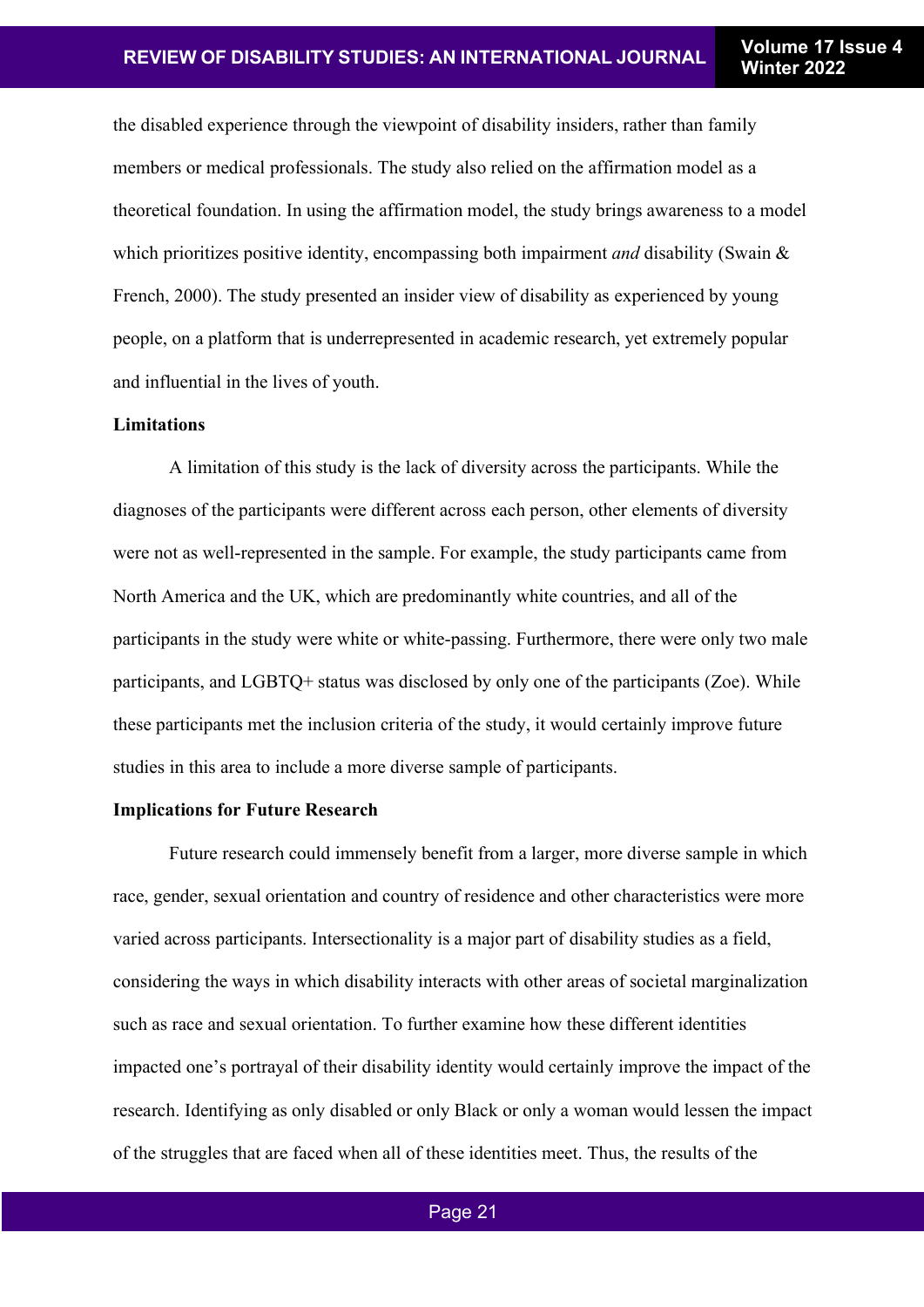present study could vary greatly based on the unique combinations and interactions of social identities.

Furthermore, it would be very interesting to see how the results of the present study translates across platforms other than Instagram. Although this study only examined Instagram as a platform, it was noted that different content could be explored on platforms like TikTok or Facebook. For instance, Payton is known on TikTok for her autism-focused content, and exploring the area of disability-related videos on that platform alone would provide novel and interesting insights into the topics at hand. For instance, looking at commentary on a platform like TikTok could show how the disability-related content is perceived by viewers.

#### **Final Thoughts**

The main concept in this study, the development of identity, served as the vessel through which to research the disabled population, the only socially oppressed group which any person can find themselves in at any time. Identity was demonstrated both through expression of being disabled and what that means for a young person, but also through the exploration of other unique traits, qualities and events that make up the life experience of a youth. This was influenced by their online activity on such a novel platform. Through the activism of these participants, living their day-to-day lives as disabled youth, their followers are presented with plentiful opportunities for exploration into what it really means to be disabled and given a reminder of both the diversity and common ground found in the human condition.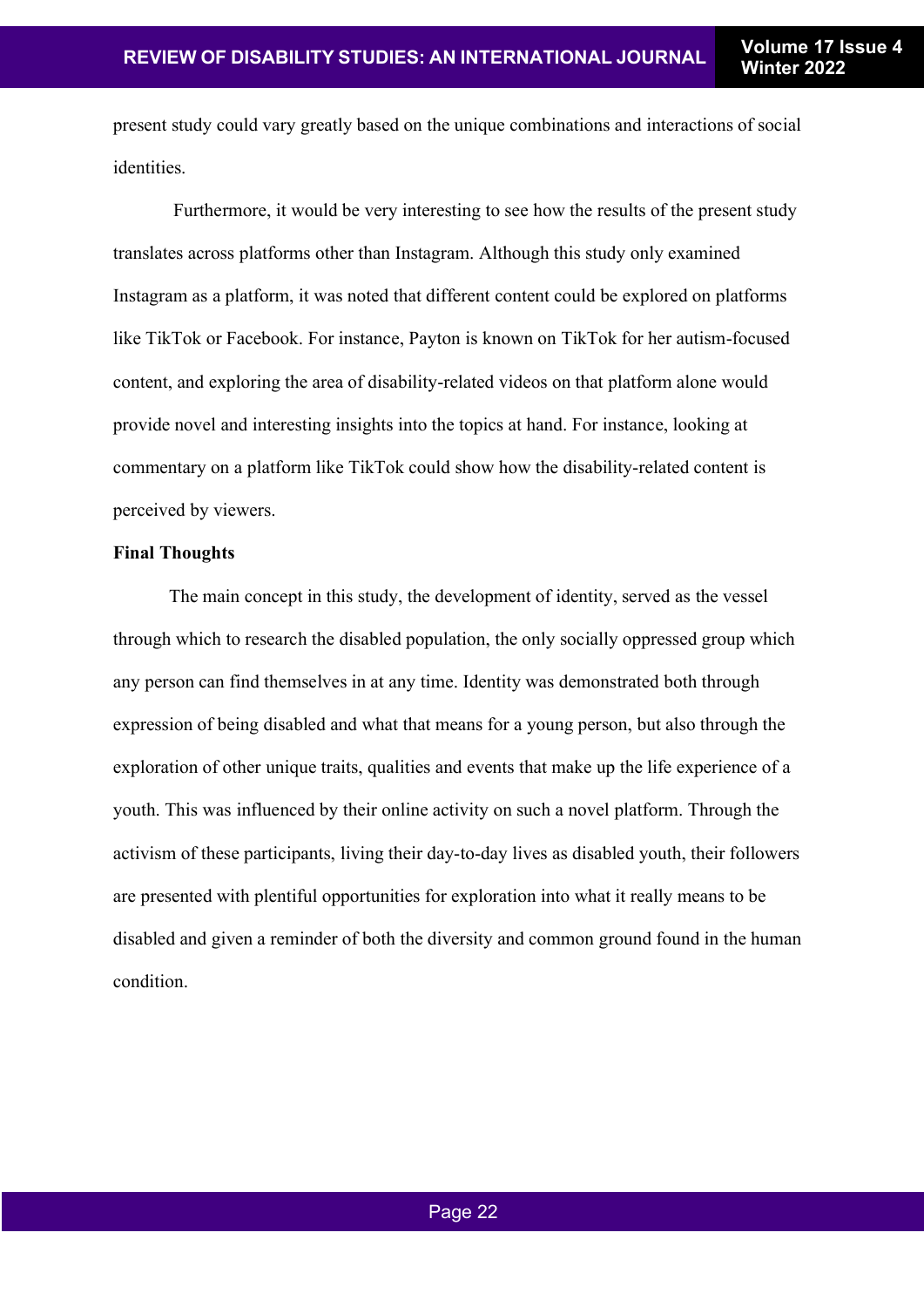#### **References**

Baym, N. (2010). *Personal connections in the digital age.* Polity Press.

- Beer, C. (2019). Is TikTok Setting the Scene for Music on Social Media? *Global Web Index (Blog).* Retrieved from: https://blog.globalwebindex.com/trends/tiktok-music-socialmedia/
- Cameron, C. (2007). Whose problem? Disability narratives and available identities. *Community Development Journal*, *42*(4), 501–511.
- Cameron, C. (2014). The social model. In C. Cameron (Ed.), *Disability studies: A student's guide* (pp. 137-140). SAGE Publications.
- Dobransky, K., & Hargittai, E. (2016). Unrealized potential: Exploring the digital disability divide. *Poetics*, *58*, 18–28.
- Dunn, D. S., & Burcaw, S. (2013). Disability identity: Exploring narrative accounts of disability. *Rehabilitation Psychology, 58*(2), 148–157.
- Gibney, G. (2017). *Queer Heterotopias in Higher Education: LGBTQ Student Identity in Web Logging*. (Unpublished master's thesis). Brock University, St. Catharines, Ontario.
- Hill, S. (2017). Exploring disabled girls' self-representational practices online. (Report). *Girlhood Studies*, *10*(2), 114–130.
- Laestadius, L. (2016). "Instagram" in L. Sloan & A. Quan-Haase (Eds.), *The SAGE Handbook of Social Media Research Methods.* Sage Publications.
- Miller, R. (2017). "My voice is definitely strongest in online communities": Students using social media for queer and disability identity-making. *Journal of College Student Development, 58*(4), 509-525.
- Park, B. K., & Calamaro, C. (2013). A systematic review of social networking sites: Innovative platforms for health research targeting adolescents and young adults. *Journal of Nursing Scholarship, 45*(3), 256-264.